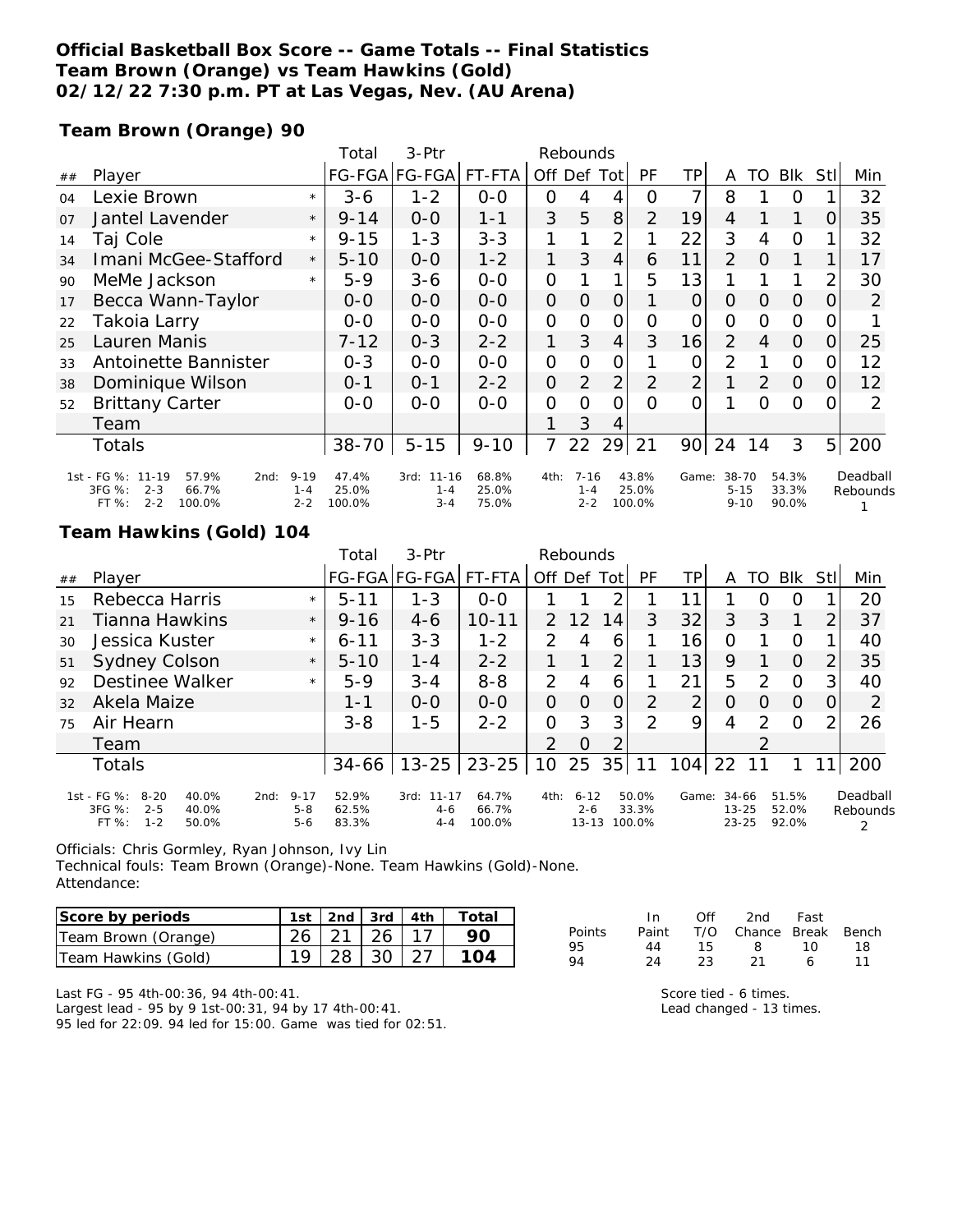# **Team Brown (Orange) vs Team Hawkins (Gold) 02/12/22 7:30 p.m. PT at Las Vegas, Nev. (AU Arena) 1st PERIOD Play-by-Play (Page 1)**

| HOME TEAM: Team Hawkins (Gold)      | Time  | Score             |                | Margin VISITORS: Team Brown (Orange)    |
|-------------------------------------|-------|-------------------|----------------|-----------------------------------------|
|                                     | 09:43 | $0 - 2$           | V <sub>2</sub> | GOOD! LAYUP by Imani McGee-Stafford [PN |
|                                     | 09:43 |                   |                | ASSIST by Jantel Lavender               |
| MISSED JUMPER by Sydney Colson      | 09:29 |                   |                |                                         |
| REBOUND (OFF) by Sydney Colson      | 09:29 |                   |                |                                         |
| GOOD! 3 PTR by Jessica Kuster       | 09:19 | $3 - 2$           | H <sub>1</sub> |                                         |
| <b>ASSIST by Destinee Walker</b>    | 09:19 |                   |                |                                         |
|                                     |       |                   |                |                                         |
| REBOUND (DEF) by Tianna Hawkins     | 09:02 |                   |                | MISSED JUMPER by Imani McGee-Stafford   |
| TURNOVR by Tianna Hawkins           | 08:40 |                   |                |                                         |
|                                     | 08:39 |                   |                | STEAL by Imani McGee-Stafford           |
|                                     | 08:35 | $3 - 4$           | V <sub>1</sub> | GOOD! JUMPER by Taj Cole                |
| MISSED JUMPER by Tianna Hawkins     | 08:13 |                   |                | REBOUND (DEF) by Jantel Lavender        |
| REBOUND (DEF) by Sydney Colson      | 08:08 |                   |                | MISSED LAYUP by Taj Cole                |
| MISSED 3 PTR by Rebecca Harris      | 08:01 |                   |                |                                         |
| REBOUND (OFF) by Rebecca Harris     | 08:01 |                   |                |                                         |
| GOOD! LAYUP by Sydney Colson [PNT]  | 07:47 | $5 - 4$           | H <sub>1</sub> |                                         |
|                                     |       |                   |                |                                         |
|                                     | 07:35 | $5 - 7$           | V <sub>2</sub> | GOOD! 3 PTR by MeMe Jackson             |
|                                     | 07:34 |                   |                | ASSIST by Lexie Brown                   |
| MISSED 3 PTR by Sydney Colson       | 07:22 |                   |                | REBOUND (DEF) by (TEAM)                 |
| REBOUND (DEF) by Jessica Kuster     | 07:09 |                   |                | MISSED LAYUP by Imani McGee-Stafford    |
| MISSED FT SHOT by Jessica Kuster    | 07:00 |                   |                | FOUL by Imani McGee-Stafford (P1T1)     |
| REBOUND (OFF) by (DEADBALL)         | 07:00 |                   |                |                                         |
| GOOD! FT SHOT by Jessica Kuster     | 07:00 | $6 - 7$           | V <sub>1</sub> |                                         |
|                                     |       | 07:00 S 30        |                |                                         |
|                                     |       |                   |                |                                         |
|                                     | 06:48 | $6 - 9$           | V <sub>3</sub> | GOOD! LAYUP by Jantel Lavender [PNT]    |
|                                     | 06:48 |                   |                | ASSIST by Imani McGee-Stafford          |
| MISSED JUMPER by Jessica Kuster     | 06:28 |                   |                |                                         |
| REBOUND (OFF) by Destinee Walker    | 06:28 |                   |                |                                         |
| GOOD! LAYUP by Jessica Kuster [PNT] | 06:18 | $8 - 9$           | V <sub>1</sub> |                                         |
| REBOUND (DEF) by Tianna Hawkins     | 06:07 |                   |                | MISSED JUMPER by Jantel Lavender        |
| MISSED JUMPER by Tianna Hawkins     | 05:55 |                   |                | REBOUND (DEF) by Lexie Brown            |
|                                     | 05:38 | $8 - 11$          | V <sub>3</sub> | GOOD! LAYUP by Jantel Lavender [PNT]    |
|                                     |       |                   |                | ASSIST by Imani McGee-Stafford          |
|                                     | 05:38 |                   |                |                                         |
| FOUL by Rebecca Harris (P1T1)       | 05:38 | $8 - 12$          | V <sub>4</sub> | GOOD! FT SHOT by Jantel Lavender        |
| GOOD! JUMPER by Destinee Walker     | 05:38 | $10 - 12$         | V <sub>2</sub> |                                         |
| ASSIST by Air Hearn                 | 05:38 |                   |                |                                         |
|                                     | 05:38 |                   |                | MISSED LAYUP by Taj Cole                |
|                                     | 05:38 |                   |                | REBOUND (OFF) by (TEAM)                 |
| SUB IN: Air Hearn                   | 05:38 |                   |                |                                         |
| SUB OUT: Rebecca Harris             | 05:38 |                   |                |                                         |
|                                     |       | <i>05:38 S 07</i> |                |                                         |
|                                     | 05:09 |                   |                |                                         |
|                                     |       |                   |                | TURNOVR by MeMe Jackson                 |
| STEAL by Jessica Kuster             | 05:07 |                   |                |                                         |
| MISSED JUMPER by Jessica Kuster     | 05:03 |                   |                | BLOCK by MeMe Jackson                   |
| REBOUND (OFF) by Destinee Walker    | 05:00 |                   |                |                                         |
| GOOD! 3 PTR by Jessica Kuster       | 04:52 | $13 - 12$         | H <sub>1</sub> |                                         |
| ASSIST by Air Hearn                 | 04:52 |                   |                |                                         |
|                                     | 04:35 | $13 - 14$         | V <sub>1</sub> | GOOD! JUMPER by Jantel Lavender         |
|                                     | 04:35 |                   |                | <b>ASSIST by Lexie Brown</b>            |
| MISSED LAYUP by Air Hearn           | 04:20 |                   |                | REBOUND (DEF) by MeMe Jackson           |
|                                     | 04:09 | $13 - 17$         | V <sub>4</sub> | GOOD! 3 PTR by MeMe Jackson             |
|                                     |       |                   |                |                                         |
|                                     | 04:09 |                   |                | <b>ASSIST by Lexie Brown</b>            |
| MISSED 3 PTR by Destinee Walker     | 03:56 |                   |                |                                         |
| REBOUND (OFF) by Tianna Hawkins     | 03:56 |                   |                |                                         |
| MISSED JUMPER by Tianna Hawkins     | 03:47 |                   |                | REBOUND (DEF) by Lauren Manis           |
| REBOUND (DEF) by Tianna Hawkins     | 03:34 |                   |                | MISSED JUMPER by Lauren Manis           |
| TIMEOUT media                       | 03:10 |                   |                |                                         |
| SUB IN: Akela Maize                 | 02:51 |                   |                | SUB IN: Lauren Manis                    |
| SUB OUT: Tianna Hawkins             | 02:51 |                   |                | SUB IN: Dominique Wilson                |
|                                     |       |                   |                |                                         |
|                                     | 02:51 |                   |                | SUB OUT: Imani McGee-Stafford           |
|                                     | 02:51 |                   |                | SUB OUT: Lexie Brown                    |
| MISSED JUMPER by Jessica Kuster     | 02:50 |                   |                |                                         |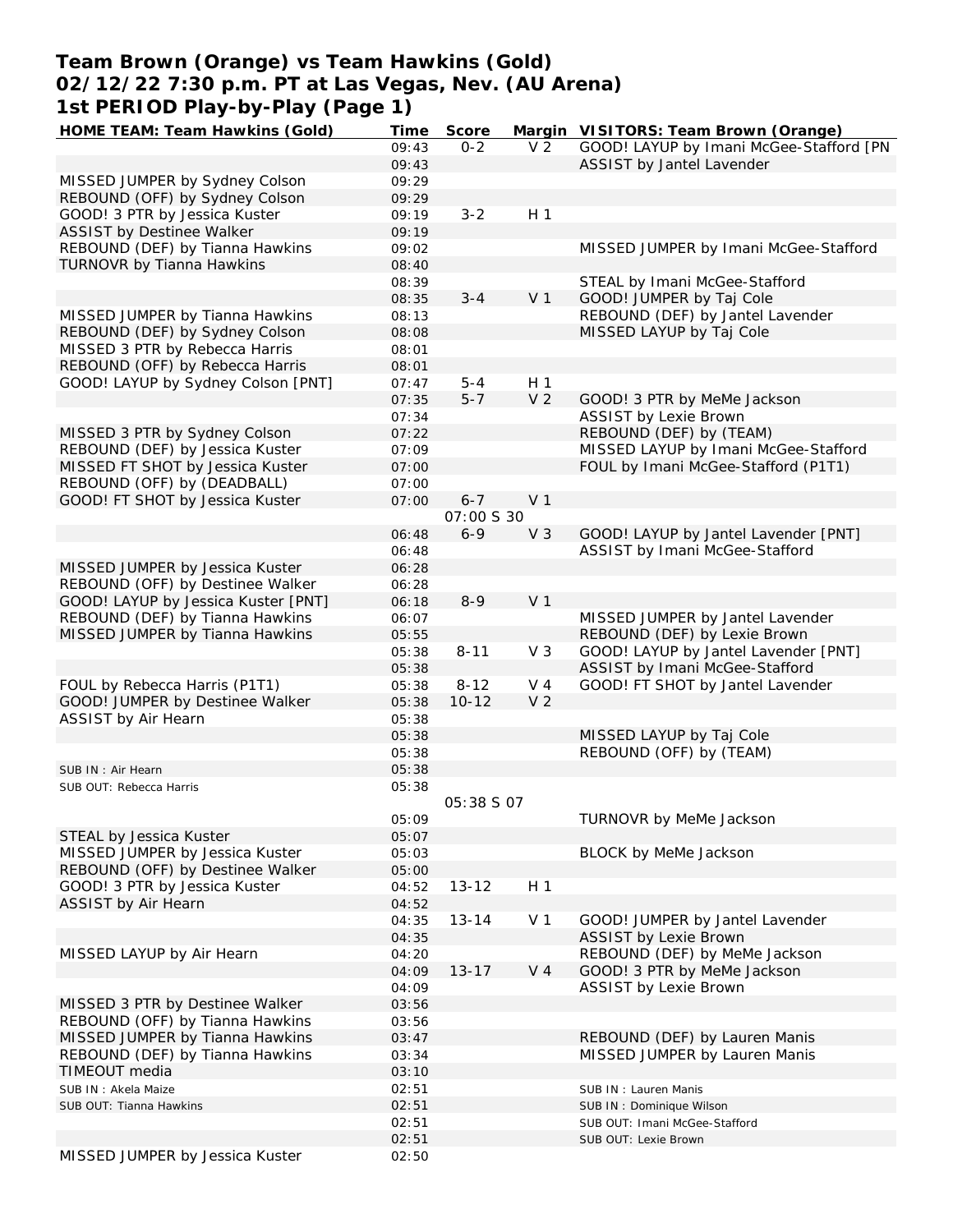# **Team Brown (Orange) vs Team Hawkins (Gold) 02/12/22 7:30 p.m. PT at Las Vegas, Nev. (AU Arena) 1st PERIOD Play-by-Play (Page 2)**

| HOME TEAM: Team Hawkins (Gold)    | Time  | Score             |                | Margin VISITORS: Team Brown (Orange) |
|-----------------------------------|-------|-------------------|----------------|--------------------------------------|
|                                   | 02:50 |                   |                | REBOUND (DEF) by Jantel Lavender     |
|                                   | 02:32 | $13 - 19$         | V6             | GOOD! LAYUP by Lauren Manis [PNT]    |
|                                   | 02:32 |                   |                | ASSIST by Jantel Lavender            |
| FOUL by Destinee Walker (P1T2)    | 02:32 | $13 - 20$         | V <sub>7</sub> | GOOD! FT SHOT by Lauren Manis        |
|                                   |       | 02:32 S 32        |                |                                      |
| GOOD! LAYUP by Akela Maize [PNT]  | 02:28 | $15 - 20$         | V <sub>5</sub> |                                      |
| ASSIST by Sydney Colson           | 02:28 |                   |                |                                      |
|                                   | 02:02 |                   |                | SUB IN: Antoinette Bannister         |
|                                   | 02:02 |                   |                | SUB OUT: Taj Cole                    |
|                                   | 01:59 | $15 - 22$         | V <sub>7</sub> | GOOD! LAYUP by Jantel Lavender [PNT] |
|                                   | 01:59 |                   |                | ASSIST by Antoinette Bannister       |
| FOUL by Akela Maize (P1T3)        | 01:40 |                   |                |                                      |
|                                   |       | 01:40 0 07        |                |                                      |
|                                   | 01:39 |                   |                | TURNOVR by Dominique Wilson          |
| STEAL by Air Hearn                | 01:38 |                   |                |                                      |
| GOOD! LAYUP by Air Hearn [FB/PNT] | 01:36 | $17 - 22$         | V <sub>5</sub> |                                      |
| FOUL by Akela Maize (P2T4)        | 01:20 |                   |                |                                      |
| SUB IN: Tianna Hawkins            | 01:20 |                   |                |                                      |
| SUB OUT: Akela Maize              | 01:20 |                   |                |                                      |
|                                   |       | <i>01:20 P 07</i> |                |                                      |
|                                   | 01:07 | $17 - 24$         | V 7            | GOOD! LAYUP by Lauren Manis [PNT]    |
| MISSED LAYUP by Destinee Walker   | 00:52 |                   |                | REBOUND (DEF) by Dominique Wilson    |
|                                   | 00:38 |                   |                | MISSED 3 PTR by MeMe Jackson         |
|                                   | 00:38 |                   |                | REBOUND (OFF) by Lauren Manis        |
|                                   | 00:31 | $17 - 26$         | V <sub>9</sub> | GOOD! LAYUP by Lauren Manis [PNT]    |
| GOOD! JUMPER by Air Hearn         | 00:18 | $19 - 26$         | V <sub>7</sub> |                                      |
| REBOUND (DEF) by Tianna Hawkins   | 00:02 |                   |                | MISSED JUMPER by MeMe Jackson        |
|                                   |       | C 01:40 O 33      |                |                                      |
|                                   |       |                   |                |                                      |

Team Brown (Orange) 26, Team Hawkins (Gold) 19

|                                              | In. | Off | 2nd | Fast                                            |            |                         |
|----------------------------------------------|-----|-----|-----|-------------------------------------------------|------------|-------------------------|
| 1st period-only Paint T/O Chance Break Bench |     |     |     |                                                 |            |                         |
| Team Brown (Orange) 14                       |     |     | 2 2 | $\left( \begin{array}{ccc} \end{array} \right)$ | $\sqrt{1}$ | Score tied - 0 times.   |
| Team Hawkins (Gold) 8                        |     | 5   | 10  |                                                 |            | Lead changed - 6 times. |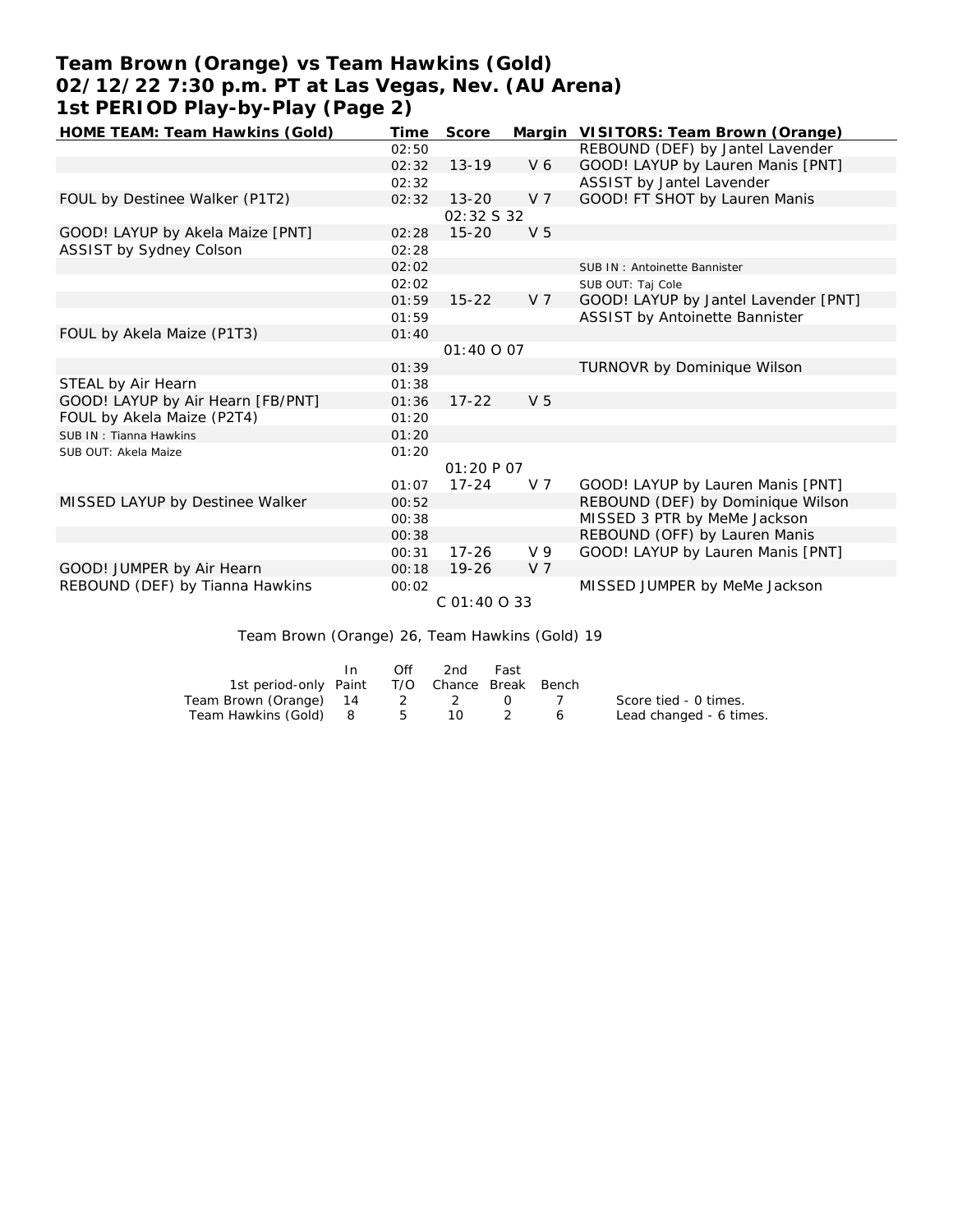# **Team Brown (Orange) vs Team Hawkins (Gold) 02/12/22 7:30 p.m. PT at Las Vegas, Nev. (AU Arena) 2nd PERIOD Play-by-Play (Page 1)**

| HOME TEAM: Team Hawkins (Gold)   | Time  | Score             |                | Margin VISITORS: Team Brown (Orange)    |
|----------------------------------|-------|-------------------|----------------|-----------------------------------------|
| SUB IN: Air Hearn                | 10:00 |                   |                | SUB IN: Dominique Wilson                |
| SUB OUT: Rebecca Harris          | 10:00 |                   |                | SUB IN: Lauren Manis                    |
|                                  | 10:00 |                   |                | SUB IN: Antoinette Bannister            |
|                                  | 10:00 |                   |                | SUB OUT: MeMe Jackson                   |
|                                  | 10:00 |                   |                | SUB OUT: Jantel Lavender                |
|                                  | 10:00 |                   |                | SUB OUT: Taj Cole                       |
| MISSED JUMPER by Jessica Kuster  | 09:47 |                   |                | REBOUND (DEF) by Imani McGee-Stafford   |
|                                  | 09:29 |                   |                | TURNOVR by Lauren Manis                 |
| STEAL by Destinee Walker         | 09:28 |                   |                |                                         |
| MISSED LAYUP by Tianna Hawkins   | 09:20 |                   |                | REBOUND (DEF) by Dominique Wilson       |
|                                  | 09:02 |                   |                | MISSED 3 PTR by Lauren Manis            |
|                                  | 09:02 |                   |                | REBOUND (OFF) by Imani McGee-Stafford   |
| FOUL by Air Hearn (P1T5)         | 08:59 |                   |                |                                         |
|                                  |       | 08:51 P 34        |                |                                         |
| FOUL by Air Hearn (P2T6)         | 08:48 | $19 - 27$         | $V_8$          | GOOD! FT SHOT by Dominique Wilson       |
|                                  |       | 19-28             | V <sub>9</sub> |                                         |
|                                  | 08:48 |                   |                | GOOD! FT SHOT by Dominique Wilson       |
|                                  |       | 08:48 S 38        |                |                                         |
| MISSED 3 PTR by Air Hearn        | 08:39 |                   |                | REBOUND (DEF) by Lexie Brown            |
| REBOUND (DEF) by Air Hearn       | 08:27 |                   |                | MISSED LAYUP by Imani McGee-Stafford    |
|                                  | 08:23 |                   |                | FOUL by Imani McGee-Stafford (P2T2)     |
| SUB IN: Rebecca Harris           | 08:23 |                   |                |                                         |
| SUB OUT: Sydney Colson           | 08:23 |                   |                |                                         |
|                                  |       | 08:23 P 75        |                |                                         |
| GOOD! 3 PTR by Destinee Walker   | 08:15 | $22 - 28$         | V6             |                                         |
| ASSIST by Air Hearn              | 08:15 |                   |                |                                         |
| <b>BLOCK by Tianna Hawkins</b>   | 07:54 |                   |                | MISSED LAYUP by Antoinette Bannister    |
| REBOUND (DEF) by Jessica Kuster  | 07:52 |                   |                |                                         |
| GOOD! JUMPER by Rebecca Harris   | 07:46 | 24-28             | V <sub>4</sub> |                                         |
| <b>ASSIST by Tianna Hawkins</b>  | 07:46 |                   |                |                                         |
|                                  | 07:42 |                   |                | TIMEOUT 30sec                           |
|                                  | 07:27 | $24 - 30$         | V6             | GOOD! LAYUP by Imani McGee-Stafford [PN |
|                                  | 07:27 |                   |                | <b>ASSIST by Lauren Manis</b>           |
| MISSED 3 PTR by Air Hearn        | 07:06 |                   |                |                                         |
| REBOUND (OFF) by Jessica Kuster  | 07:06 |                   |                |                                         |
| GOOD! 3 PTR by Rebecca Harris    | 06:59 | $27 - 30$         | V <sub>3</sub> |                                         |
| <b>ASSIST by Destinee Walker</b> | 06:59 |                   |                |                                         |
|                                  | 06:44 |                   |                | TURNOVR by Dominique Wilson             |
| STEAL by Rebecca Harris          | 06:42 |                   |                |                                         |
|                                  | 06:39 |                   |                | FOUL by Dominique Wilson (P1T3)         |
|                                  | 06:39 |                   |                | SUB IN: Brittany Carter                 |
|                                  | 06:39 |                   |                | SUB IN: Taj Cole                        |
|                                  | 06:39 |                   |                | SUB OUT: Dominique Wilson               |
|                                  |       |                   |                |                                         |
|                                  | 06:39 | 06:39 P 92        |                | SUB OUT: Lauren Manis                   |
|                                  |       |                   |                |                                         |
| MISSED 3 PTR by Tianna Hawkins   | 06:29 |                   |                | REBOUND (DEF) by Lexie Brown            |
|                                  | 06:18 |                   |                | TURNOVR by Taj Cole                     |
| STEAL by Tianna Hawkins          | 06:16 |                   |                |                                         |
| GOOD! FT SHOT by Tianna Hawkins  | 06:03 | 28-30             | V <sub>2</sub> | FOUL by Imani McGee-Stafford (P3T4)     |
| GOOD! FT SHOT by Tianna Hawkins  | 06:03 | 29-30             | V <sub>1</sub> |                                         |
|                                  | 06:03 |                   |                | SUB IN : Jantel Lavender                |
|                                  | 06:03 |                   |                | SUB OUT: Imani McGee-Stafford           |
|                                  |       | <i>06:03 S 21</i> |                |                                         |
|                                  | 05:51 | 29-33             | V 4            | GOOD! 3 PTR by Taj Cole                 |
|                                  | 05:51 |                   |                | <b>ASSIST by Brittany Carter</b>        |
| GOOD! JUMPER by Rebecca Harris   | 05:34 | $31 - 33$         | V <sub>2</sub> |                                         |
| ASSIST by Air Hearn              | 05:34 |                   |                |                                         |
| REBOUND (DEF) by Tianna Hawkins  | 05:08 |                   |                | MISSED LAYUP by Antoinette Bannister    |
| GOOD! JUMPER by Rebecca Harris   | 04:59 | $33 - 33$         | T <sub>1</sub> |                                         |
| REBOUND (DEF) by Air Hearn       | 04:41 |                   |                | MISSED 3 PTR by Taj Cole                |
| GOOD! 3 PTR by Destinee Walker   | 04:29 | $36 - 33$         | H 3            |                                         |
|                                  |       |                   |                |                                         |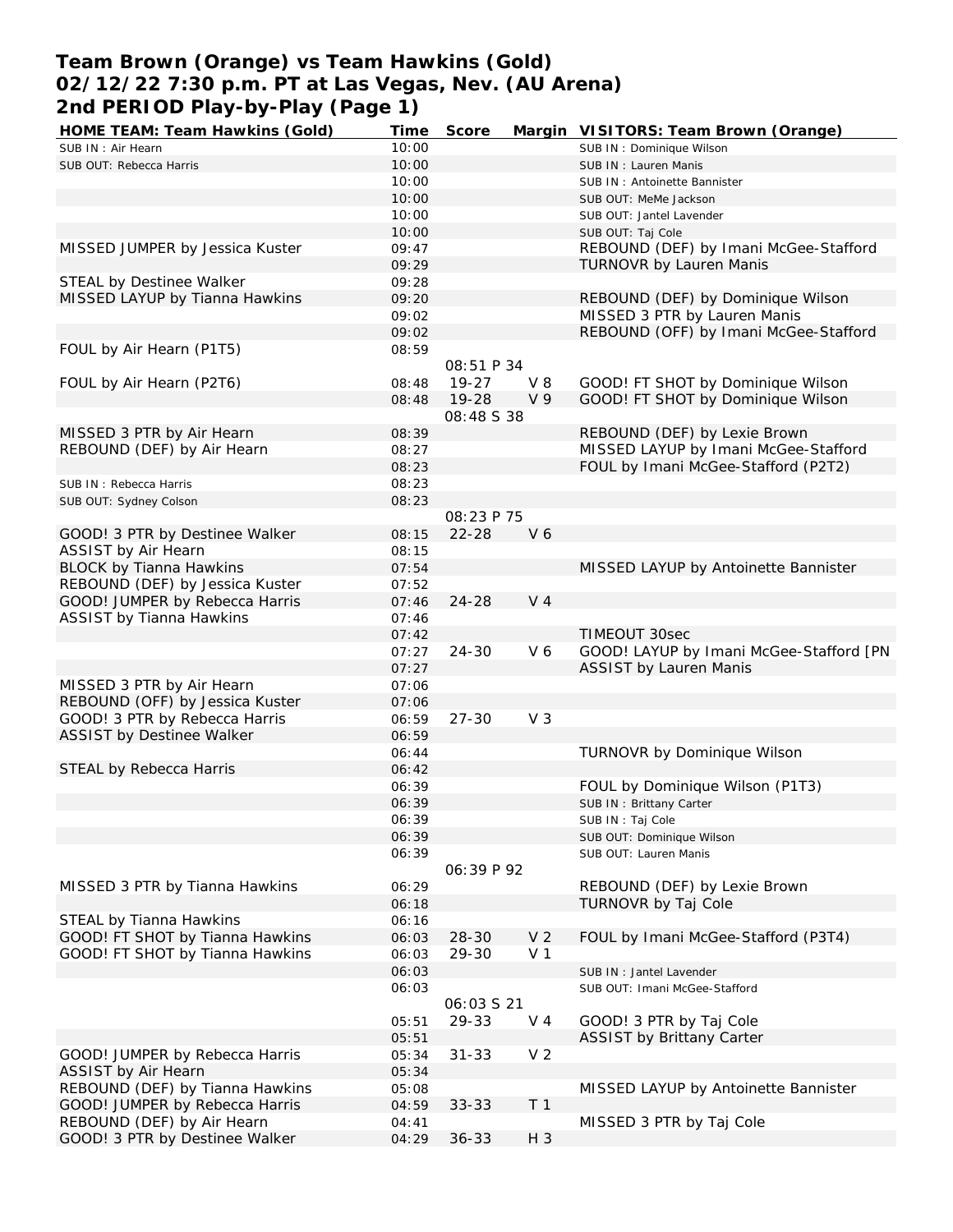# **Team Brown (Orange) vs Team Hawkins (Gold) 02/12/22 7:30 p.m. PT at Las Vegas, Nev. (AU Arena) 2nd PERIOD Play-by-Play (Page 2)**

| HOME TEAM: Team Hawkins (Gold)   | Time  | Score      |                | Margin VISITORS: Team Brown (Orange) |
|----------------------------------|-------|------------|----------------|--------------------------------------|
| ASSIST by Tianna Hawkins         | 04:29 |            |                |                                      |
|                                  | 04:24 |            |                | TIMEOUT 30sec                        |
|                                  | 04:24 |            |                | SUB IN : MeMe Jackson                |
|                                  | 04:24 |            |                | SUB IN: Lauren Manis                 |
|                                  | 04:24 |            |                | SUB OUT: Brittany Carter             |
|                                  | 04:24 |            |                | SUB OUT: Antoinette Bannister        |
| REBOUND (DEF) by Tianna Hawkins  | 04:15 |            |                | MISSED LAYUP by Lexie Brown          |
| TURNOVR by Destinee Walker       | 03:59 |            |                |                                      |
|                                  | 03:58 |            |                | STEAL by MeMe Jackson                |
|                                  | 03:56 | $36 - 35$  | H <sub>1</sub> | GOOD! LAYUP by MeMe Jackson [FB/PNT] |
| TURNOVR by Air Hearn             | 03:42 |            |                |                                      |
|                                  | 03:40 |            |                | STEAL by MeMe Jackson                |
|                                  |       | $36 - 37$  | V <sub>1</sub> | GOOD! LAYUP by Lauren Manis [FB/PNT] |
|                                  | 03:37 |            |                | ASSIST by Jantel Lavender            |
|                                  | 03:37 |            |                |                                      |
| TURNOVR by Air Hearn             | 03:24 |            |                |                                      |
|                                  | 03:14 |            |                | STEAL by Taj Cole                    |
|                                  | 03:12 | $36 - 39$  | V <sub>3</sub> | GOOD! LAYUP by Taj Cole [FB/PNT]     |
|                                  | 03:09 |            |                | FOUL by MeMe Jackson (P1T5)          |
| SUB IN: Sydney Colson            | 03:08 |            |                |                                      |
| SUB OUT: Air Hearn               | 03:08 |            |                |                                      |
|                                  |       | 03:08 P 15 |                |                                      |
| MISSED LAYUP by Sydney Colson    | 03:06 |            |                | BLOCK by Jantel Lavender             |
| REBOUND (OFF) by (TEAM)          | 03:06 |            |                |                                      |
| GOOD! 3 PTR by Destinee Walker   | 02:58 | 39-39      | T <sub>2</sub> |                                      |
| ASSIST by Sydney Colson          | 02:58 |            |                |                                      |
|                                  | 02:36 | $39 - 41$  | V <sub>2</sub> | GOOD! LAYUP by Jantel Lavender [PNT] |
|                                  | 02:36 |            |                | ASSIST by Taj Cole                   |
| GOOD! FT SHOT by Tianna Hawkins  | 02:23 | $40 - 41$  | V <sub>1</sub> | FOUL by Jantel Lavender (P1T6)       |
| GOOD! FT SHOT by Tianna Hawkins  | 02:23 | $41 - 41$  | T <sub>3</sub> |                                      |
|                                  |       | 02:23 P 21 |                |                                      |
|                                  | 02:14 | $41 - 43$  | V <sub>2</sub> | GOOD! JUMPER by Jantel Lavender      |
|                                  | 02:14 |            |                | <b>ASSIST by Lexie Brown</b>         |
| MISSED JUMPER by Rebecca Harris  | 01:56 |            |                | REBOUND (DEF) by (TEAM)              |
| REBOUND (DEF) by Tianna Hawkins  | 01:44 |            |                | MISSED 3 PTR by MeMe Jackson         |
| MISSED FT SHOT by Tianna Hawkins | 01:34 |            |                | FOUL by MeMe Jackson (P2T7)          |
| REBOUND (OFF) by (DEADBALL)      | 01:34 |            |                |                                      |
| GOOD! FT SHOT by Tianna Hawkins  | 01:34 | $42 - 43$  | V <sub>1</sub> |                                      |
|                                  |       | 01:34 P 21 |                |                                      |
|                                  | 01:22 | $42 - 45$  | V <sub>3</sub> | GOOD! LAYUP by Jantel Lavender [PNT] |
|                                  | 01:22 |            |                |                                      |
|                                  |       |            |                | <b>ASSIST by Lexie Brown</b>         |
| GOOD! JUMPER by Rebecca Harris   | 01:07 | $44 - 45$  | V 1            |                                      |
| <b>ASSIST by Tianna Hawkins</b>  | 01:07 |            |                |                                      |
|                                  | 00:55 |            |                | MISSED JUMPER by Taj Cole            |
|                                  | 00:55 |            |                | REBOUND (OFF) by Jantel Lavender     |
|                                  | 00:52 | $44 - 47$  | V <sub>3</sub> | GOOD! LAYUP by Jantel Lavender [PNT] |
| GOOD! 3 PTR by Tianna Hawkins    | 00:45 | $47 - 47$  | T <sub>4</sub> |                                      |
| <b>ASSIST by Destinee Walker</b> | 00:44 |            |                |                                      |
| REBOUND (DEF) by Tianna Hawkins  | 00:24 |            |                | MISSED JUMPER by Lauren Manis        |
| TURNOVR by Tianna Hawkins        | 00:19 |            |                |                                      |
| REBOUND (DEF) by Tianna Hawkins  | 00:06 |            |                | MISSED JUMPER by Jantel Lavender     |
| MISSED JUMPER by Rebecca Harris  | 00:00 |            |                | REBOUND (DEF) by (TEAM)              |

Team Hawkins (Gold) 47, Team Brown (Orange) 47

|                                              | Off | 2nd | Fast             |                         |
|----------------------------------------------|-----|-----|------------------|-------------------------|
| 2nd period-only Paint T/O Chance Break Bench |     |     |                  |                         |
| Team Brown (Orange) 14                       | - 6 | 4 6 |                  | Score tied - 4 times.   |
| Team Hawkins (Gold) 0 2 6                    |     |     | $\left( \right)$ | Lead changed - 2 times. |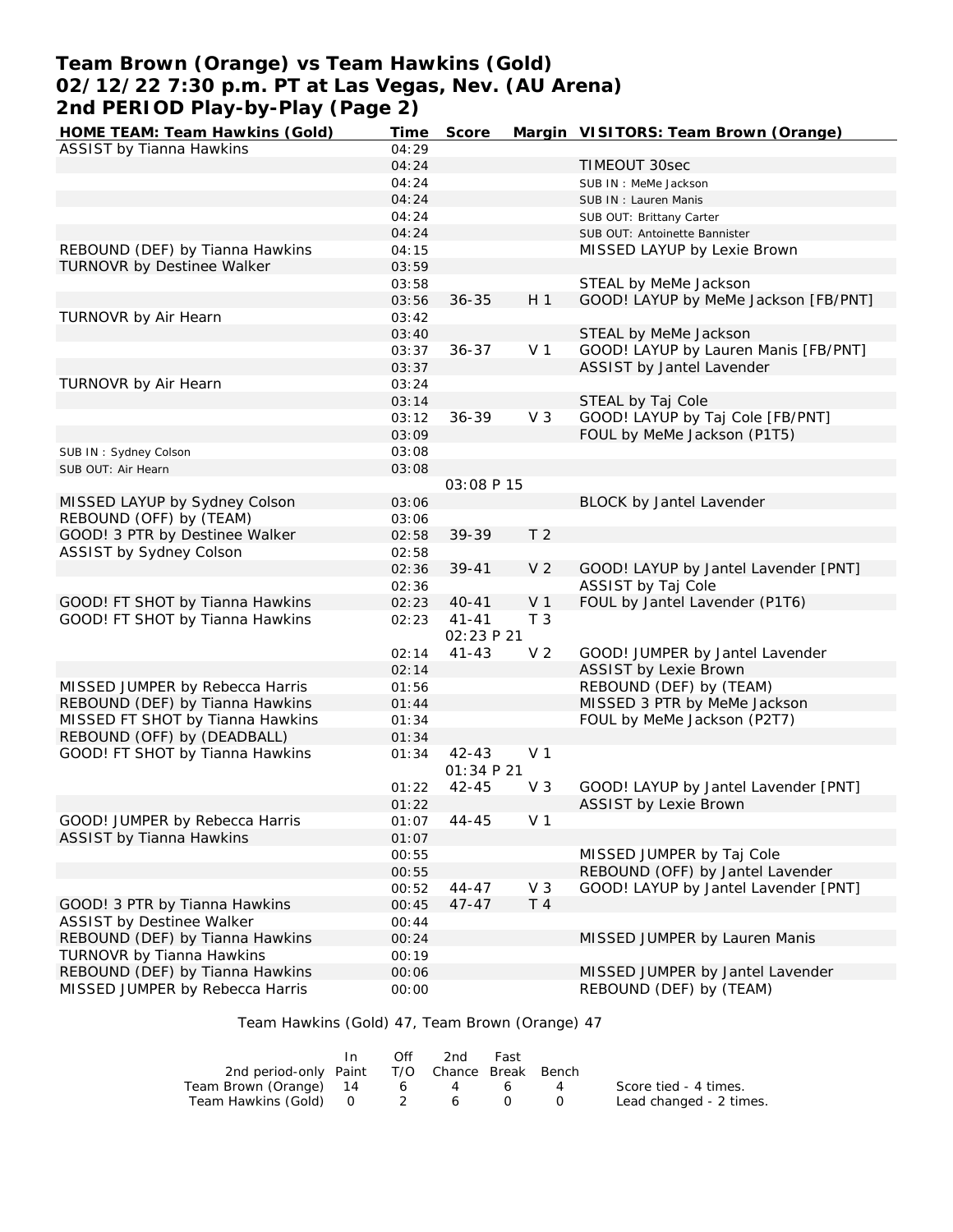## **Team Brown (Orange) vs Team Hawkins (Gold) 02/12/22 7:30 p.m. PT at Las Vegas, Nev. (AU Arena) 3rd PERIOD Play-by-Play (Page 1)**

| HOME TEAM: Team Hawkins (Gold)        | Time  | Score             |                | Margin VISITORS: Team Brown (Orange)    |
|---------------------------------------|-------|-------------------|----------------|-----------------------------------------|
| MISSED LAYUP by Tianna Hawkins        | 09:49 |                   |                | <b>BLOCK</b> by Imani McGee-Stafford    |
| REBOUND (OFF) by (TEAM)               | 09:48 |                   |                |                                         |
| GOOD! JUMPER by Tianna Hawkins        | 09:37 | 49-47             | H <sub>2</sub> |                                         |
| ASSIST by Sydney Colson               | 09:37 |                   |                |                                         |
|                                       | 09:24 | 49-49             | T 5            | GOOD! JUMPER by Lexie Brown             |
| MISSED JUMPER by Destinee Walker      | 09:08 |                   |                | REBOUND (DEF) by Imani McGee-Stafford   |
|                                       | 08:59 | 49-51             | V <sub>2</sub> | GOOD! JUMPER by Taj Cole                |
| MISSED 3 PTR by Rebecca Harris        | 08:42 |                   |                | REBOUND (DEF) by Taj Cole               |
|                                       | 08:25 | 49-53             | V <sub>4</sub> | GOOD! LAYUP by Imani McGee-Stafford [PN |
|                                       | 08:25 |                   |                | <b>ASSIST by Lexie Brown</b>            |
| TURNOVR by Jessica Kuster             |       |                   |                |                                         |
|                                       | 08:04 |                   |                |                                         |
| REBOUND (DEF) by Destinee Walker      | 07:48 |                   |                | MISSED JUMPER by Imani McGee-Stafford   |
| MISSED 3 PTR by Tianna Hawkins        | 07:37 |                   |                | REBOUND (DEF) by Lexie Brown            |
|                                       | 07:27 |                   |                | MISSED JUMPER by Taj Cole               |
|                                       | 07:27 |                   |                | REBOUND (OFF) by Taj Cole               |
| FOUL by Tianna Hawkins (P1T1)         | 07:23 |                   |                |                                         |
|                                       |       | 07:23 P 14        |                |                                         |
|                                       | 07:15 | 49-55             | V <sub>6</sub> | GOOD! JUMPER by Imani McGee-Stafford    |
|                                       | 07:15 |                   |                | ASSIST by MeMe Jackson                  |
| GOOD! 3 PTR by Sydney Colson          | 06:51 | 52-55             | V <sub>3</sub> |                                         |
|                                       | 06:33 | 52-57             | V <sub>5</sub> | GOOD! LAYUP by Taj Cole [PNT]           |
| FOUL by Sydney Colson (P1T2)          | 06:33 | 52-58             | V6             | GOOD! FT SHOT by Taj Cole               |
|                                       |       | 06:33 S 14        |                |                                         |
| MISSED JUMPER by Destinee Walker      | 06:22 |                   |                |                                         |
| REBOUND (OFF) by Tianna Hawkins       | 06:22 |                   |                |                                         |
| GOOD! 3 PTR by Tianna Hawkins         | 06:16 | 55-58             | V <sub>3</sub> |                                         |
| REBOUND (DEF) by Rebecca Harris       | 05:48 |                   |                | MISSED 3 PTR by Taj Cole                |
| GOOD! LAYUP by Sydney Colson [FB/PNT] | 05:42 | 57-58             | V <sub>1</sub> |                                         |
| <b>ASSIST by Rebecca Harris</b>       | 05:42 |                   |                |                                         |
| FOUL by Tianna Hawkins (P2T3)         | 05:23 |                   |                | MISSED FT SHOT by Imani McGee-Stafford  |
|                                       | 05:23 |                   |                | REBOUND (OFF) by (DEADBALL)             |
|                                       | 05:23 | 57-59             | V <sub>2</sub> | GOOD! FT SHOT by Imani McGee-Stafford   |
|                                       |       | <i>05:23 S 34</i> |                |                                         |
|                                       | 05:06 |                   |                | FOUL by MeMe Jackson (P3T1)             |
|                                       |       | 05:06 P 15        |                |                                         |
| MISSED JUMPER by Rebecca Harris       | 05:04 |                   |                | REBOUND (DEF) by Jantel Lavender        |
|                                       | 04:55 | $57 - 61$         | $V_4$          | GOOD! LAYUP by Imani McGee-Stafford [FB |
|                                       | 04:55 |                   |                | <b>ASSIST by Lexie Brown</b>            |
|                                       | 04:42 |                   |                | FOUL by Imani McGee-Stafford (P4T2)     |
| <b>TIMEOUT MEDIA</b>                  | 04:42 |                   |                |                                         |
|                                       |       |                   |                |                                         |
|                                       | 04:42 |                   |                | SUB IN: Lauren Manis                    |
|                                       | 04:42 |                   |                | SUB IN: Dominique Wilson                |
|                                       | 04:42 |                   |                | SUB OUT: Imani McGee-Stafford           |
|                                       | 04:42 |                   |                | SUB OUT: Lexie Brown                    |
|                                       |       | 04:42 P 21        |                |                                         |
| TURNOVR by (TEAM)                     | 04:27 |                   |                |                                         |
|                                       | 04:13 | $57 - 63$         | V6             | GOOD! LAYUP by Taj Cole [PNT]           |
| GOOD! JUMPER by Destinee Walker       | 03:55 | 59-63             | $V_4$          |                                         |
| REBOUND (DEF) by Jessica Kuster       | 03:34 |                   |                | MISSED 3 PTR by MeMe Jackson            |
| GOOD! LAYUP by Tianna Hawkins [PNT]   | 03:22 | $61 - 63$         | V <sub>2</sub> |                                         |
| ASSIST by Sydney Colson               | 03:22 |                   |                |                                         |
| GOOD! FT SHOT by Tianna Hawkins       | 03:20 | $62 - 63$         | V <sub>1</sub> | FOUL by Lauren Manis (P1T3)             |
| SUB IN: Air Hearn                     | 03:20 |                   |                | SUB IN: Antoinette Bannister            |
| SUB OUT: Rebecca Harris               | 03:20 |                   |                | SUB OUT: MeMe Jackson                   |
|                                       |       | 03:20 S 21        |                |                                         |
|                                       | 03:09 |                   |                | TURNOVR by Antoinette Bannister         |
| STEAL by Sydney Colson                | 03:08 |                   |                |                                         |
| GOOD! LAYUP by Sydney Colson [FB/PNT] | 03:04 | 64-63             | H <sub>1</sub> |                                         |
|                                       | 02:47 | 64-65             | V <sub>1</sub> | GOOD! LAYUP by Lauren Manis [PNT]       |
|                                       | 02:47 |                   |                | ASSIST by Taj Cole                      |
|                                       |       |                   |                |                                         |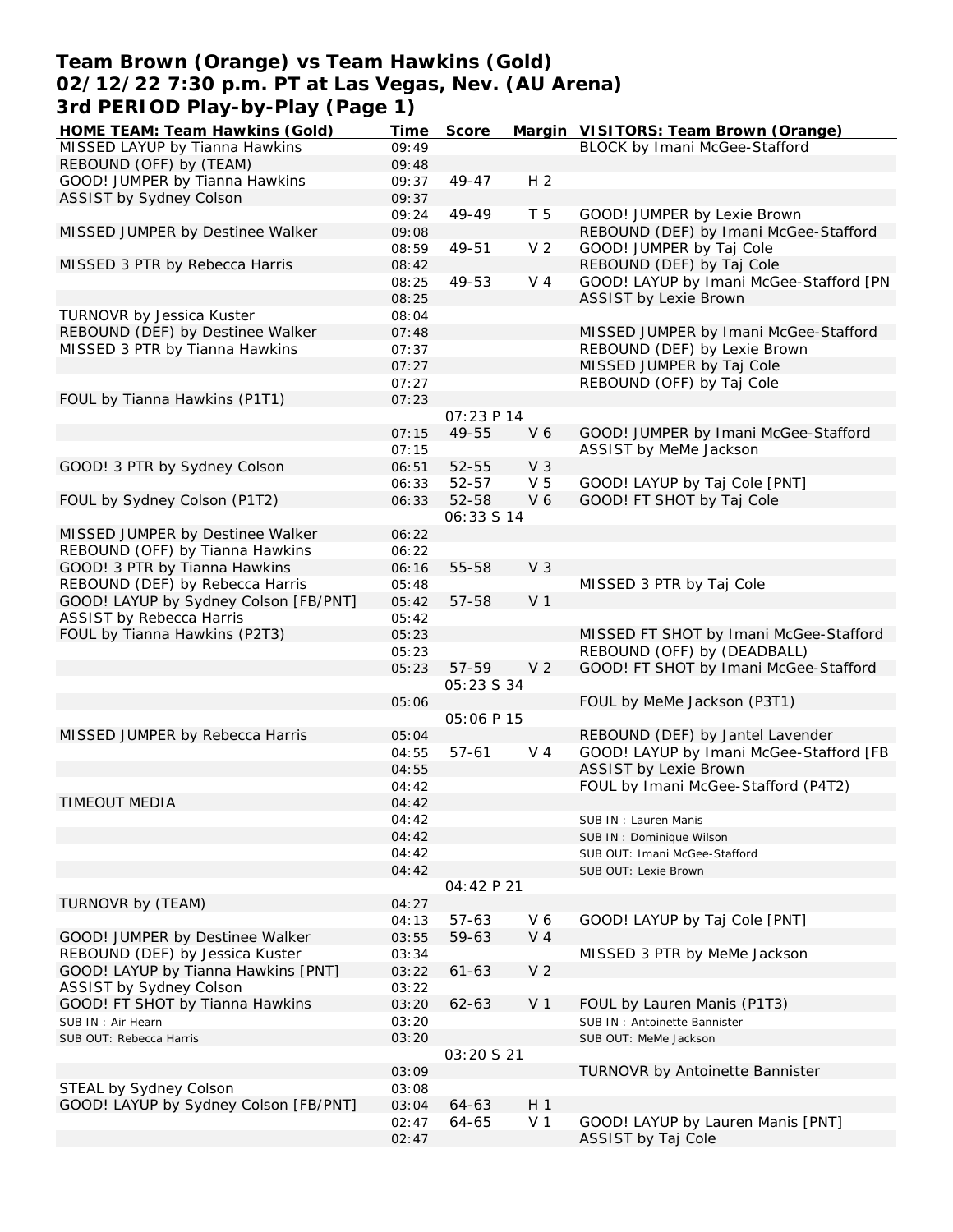# **Team Brown (Orange) vs Team Hawkins (Gold) 02/12/22 7:30 p.m. PT at Las Vegas, Nev. (AU Arena) 3rd PERIOD Play-by-Play (Page 2)**

| HOME TEAM: Team Hawkins (Gold)      | Time  | Score                |                | Margin VISITORS: Team Brown (Orange) |
|-------------------------------------|-------|----------------------|----------------|--------------------------------------|
| FOUL by Tianna Hawkins (P3T4)       | 02:47 | 64-66                | V <sub>2</sub> | GOOD! FT SHOT by Lauren Manis        |
|                                     |       | 02:47 S 25           |                |                                      |
| GOOD! LAYUP by Tianna Hawkins [PNT] | 02:25 | 66-66                | T 6            |                                      |
| ASSIST by Destinee Walker           | 02:25 |                      |                |                                      |
| GOOD! FT SHOT by Tianna Hawkins     | 02:25 | 67-66<br>02:25 \$ 21 | H <sub>1</sub> | FOUL by Taj Cole (P1T4)              |
|                                     | 02:12 |                      |                | TURNOVR by Taj Cole                  |
| GOOD! 3 PTR by Jessica Kuster       | 01:56 | $70 - 66$            | $H_4$          |                                      |
| <b>ASSIST by Destinee Walker</b>    | 01:56 |                      |                |                                      |
|                                     | 01:41 |                      |                | TURNOVR by Taj Cole                  |
| STEAL by Destinee Walker            | 01:39 |                      |                |                                      |
| GOOD! FT SHOT by Destinee Walker    | 01:38 | $71 - 66$            | H 5            | FOUL by Antoinette Bannister (P1T5)  |
| GOOD! FT SHOT by Destinee Walker    | 01:38 | 72-66                | H 6            |                                      |
|                                     | 01:38 |                      |                | SUB IN: Lexie Brown                  |
|                                     | 01:38 |                      |                | SUB OUT: Taj Cole                    |
|                                     |       | 01:38 S 92           |                |                                      |
|                                     | 01:28 |                      |                | <b>TURNOVR by Lexie Brown</b>        |
| STEAL by Tianna Hawkins             | 01:26 |                      |                |                                      |
| TURNOVR by Sydney Colson            | 01:23 |                      |                |                                      |
|                                     | 01:22 |                      |                | STEAL by Lexie Brown                 |
|                                     | 01:15 | 72-68                | H 4            | GOOD! LAYUP by Jantel Lavender [PNT] |
|                                     | 01:15 |                      |                | ASSIST by Lexie Brown                |
| GOOD! 3 PTR by Tianna Hawkins       | 00:53 | 75-68                | H 7            |                                      |
| ASSIST by Sydney Colson             | 00:53 |                      |                |                                      |
| REBOUND (DEF) by Destinee Walker    | 00:42 |                      |                | MISSED 3 PTR by Dominique Wilson     |
| <b>TURNOVR by Destinee Walker</b>   | 00:37 |                      |                |                                      |
|                                     | 00:29 | 75-71                | H 4            | GOOD! 3 PTR by Lexie Brown           |
|                                     | 00:29 |                      |                | ASSIST by Antoinette Bannister       |
| GOOD! LAYUP by Tianna Hawkins [PNT] | 00:10 | $77 - 71$            | H 6            |                                      |
|                                     | 00:03 | $77 - 73$            | $H_4$          | GOOD! JUMPER by Lauren Manis         |

Team Hawkins (Gold) 77, Team Brown (Orange) 73

|                                              | In | Off | 2nd     | Fast |                         |
|----------------------------------------------|----|-----|---------|------|-------------------------|
| 3rd period-only Paint T/O Chance Break Bench |    |     |         |      |                         |
| Team Brown (Orange) 12                       |    |     | 7 2 2 5 |      | Score tied - 2 times.   |
| Team Hawkins (Gold) 10                       |    |     | 7 5     |      | Lead changed - 5 times. |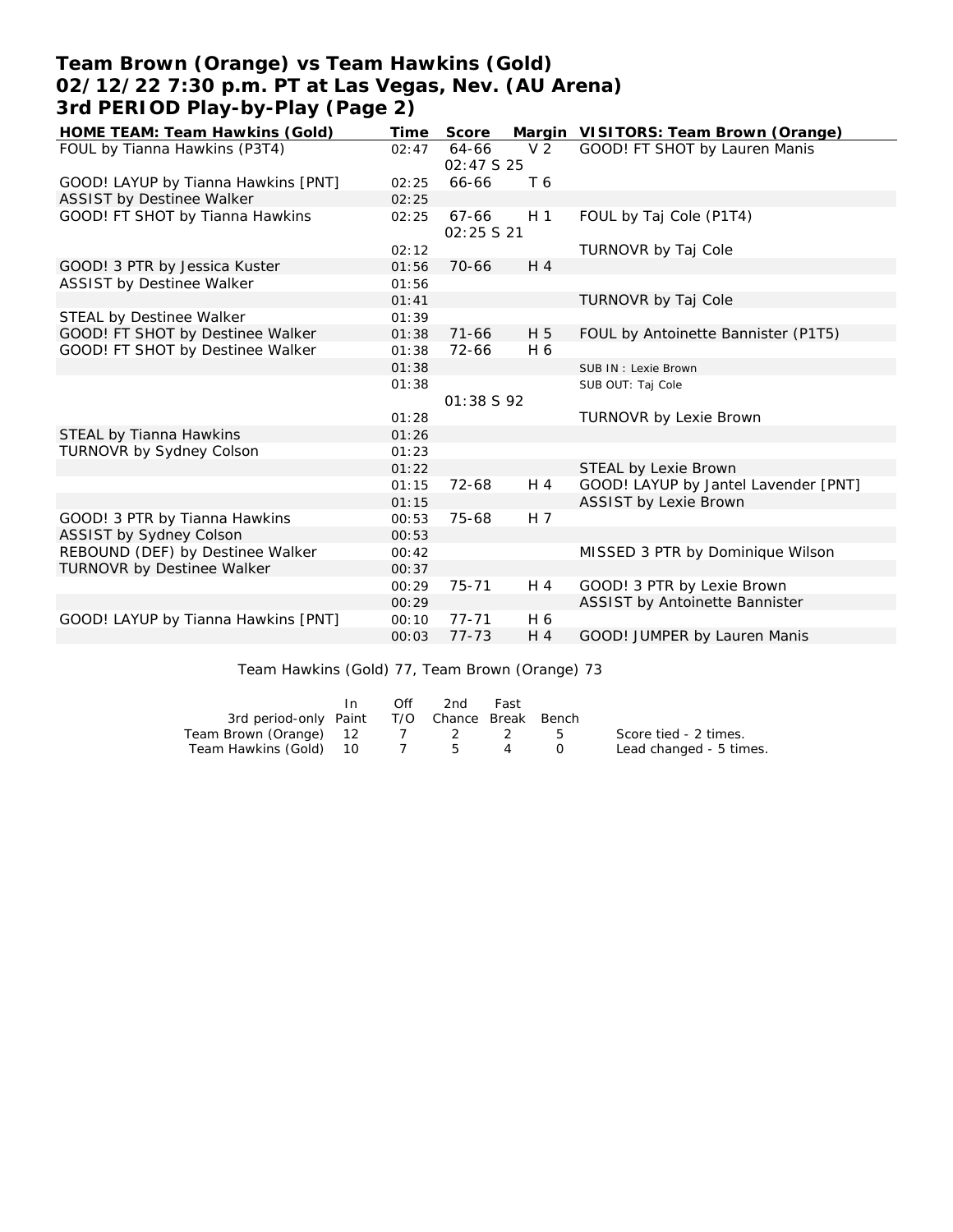# **Team Brown (Orange) vs Team Hawkins (Gold) 02/12/22 7:30 p.m. PT at Las Vegas, Nev. (AU Arena) 4th PERIOD Play-by-Play (Page 1)**<br>HOME TEAM: Team Hawkins (Gold) Time

| 401 PERTOD PIAY-DY-PIAY (PAYE T)    |       |            |                |                                       |
|-------------------------------------|-------|------------|----------------|---------------------------------------|
| HOME TEAM: Team Hawkins (Gold)      | Time  | Score      |                | Margin VISITORS: Team Brown (Orange)  |
| SUB IN: Air Hearn                   | 10:00 |            |                | SUB IN: Antoinette Bannister          |
| SUB OUT: Rebecca Harris             | 10:00 |            |                | SUB IN: Dominique Wilson              |
|                                     | 10:00 |            |                | SUB IN: Lauren Manis                  |
|                                     | 10:00 |            |                | SUB OUT: Imani McGee-Stafford         |
|                                     | 10:00 |            |                | SUB OUT: MeMe Jackson                 |
|                                     | 10:00 |            |                | SUB OUT: Taj Cole                     |
| REBOUND (DEF) by Tianna Hawkins     | 09:43 |            |                | MISSED JUMPER by Antoinette Bannister |
| GOOD! FT SHOT by Air Hearn          | 09:26 | 78-73      | H 5            | FOUL by Dominique Wilson (P2T6)       |
| GOOD! FT SHOT by Air Hearn          | 09:26 | 79-73      | H 6            |                                       |
|                                     |       | 09:26 S 75 |                |                                       |
|                                     | 09:16 |            |                | TURNOVR by Lauren Manis               |
| STEAL by Sydney Colson              | 09:15 |            |                |                                       |
| GOOD! LAYUP by Jessica Kuster [PNT] | 09:04 | $81 - 73$  | H 8            |                                       |
|                                     | 08:50 | $81 - 75$  | H 6            | GOOD! JUMPER by Lauren Manis          |
|                                     | 08:50 |            |                | ASSIST by Dominique Wilson            |
|                                     | 08:40 |            |                | FOUL by Jantel Lavender (P2T7)        |
|                                     | 08:40 |            |                | SUB IN : MeMe Jackson                 |
|                                     | 08:40 |            |                | SUB IN: Taj Cole                      |
|                                     | 08:40 |            |                | SUB IN: Imani McGee-Stafford          |
|                                     | 08:40 |            |                | SUB OUT: Antoinette Bannister         |
|                                     | 08:40 |            |                | SUB OUT: Dominique Wilson             |
|                                     | 08:40 |            |                | SUB OUT: Lauren Manis                 |
|                                     |       | 08:40 P 21 |                |                                       |
| MISSED 3 PTR by Air Hearn           | 08:33 |            |                | REBOUND (DEF) by Imani McGee-Stafford |
|                                     | 08:23 | $81 - 77$  | H 4            | GOOD! JUMPER by Taj Cole              |
|                                     | 08:23 |            |                | ASSIST by Jantel Lavender             |
| GOOD! LAYUP by Tianna Hawkins [PNT] | 08:00 | 83-77      | H 6            |                                       |
| ASSIST by Sydney Colson             | 08:00 |            |                |                                       |
| GOOD! FT SHOT by Tianna Hawkins     | 08:00 | 84-77      | H 7            | FOUL by Imani McGee-Stafford (P5T8)   |
|                                     |       | 08:00 S 21 |                |                                       |
| REBOUND (DEF) by Destinee Walker    | 07:43 |            |                | MISSED JUMPER by Imani McGee-Stafford |
|                                     | 07:41 |            |                | FOUL by Imani McGee-Stafford (P6T9)   |
|                                     | 07:41 |            |                | SUB IN: Lauren Manis                  |
|                                     | 07:41 |            |                | SUB OUT: Imani McGee-Stafford         |
|                                     |       | 07:41 P 92 |                |                                       |
| GOOD! FT SHOT by Tianna Hawkins     | 07:27 | 85-77      | H <sub>8</sub> | FOUL by Lauren Manis (P2T10)          |
| GOOD! FT SHOT by Tianna Hawkins     | 07:27 | 86-77      | H 9            |                                       |
|                                     |       | 07:27 P 21 |                |                                       |
|                                     | 07:12 | 86-79      | H 7            | GOOD! JUMPER by MeMe Jackson          |
|                                     | 07:12 |            |                | ASSIST by Taj Cole                    |
| MISSED 3 PTR by Sydney Colson       | 06:49 |            |                | REBOUND (DEF) by Jantel Lavender      |
|                                     | 06:44 |            |                | TURNOVR by Jantel Lavender            |
| STEAL by Destinee Walker            | 06:42 |            |                |                                       |
| GOOD! LAYUP by Jessica Kuster [PNT] | 06:35 | 88-79      | H 9            |                                       |
| ASSIST by Sydney Colson             | 06:35 |            |                |                                       |
| REBOUND (DEF) by Jessica Kuster     | 06:10 |            |                | MISSED JUMPER by Jantel Lavender      |
| MISSED 3 PTR by Air Hearn           | 05:59 |            |                | REBOUND (DEF) by Jantel Lavender      |
|                                     | 05:52 | 88-81      | H 7            | GOOD! LAYUP by Taj Cole [FB/PNT]      |
| MISSED 3 PTR by Sydney Colson       | 05:25 |            |                | REBOUND (DEF) by Lauren Manis         |
|                                     | 05:16 | 88-83      | H 5            | GOOD! LAYUP by Lexie Brown [PNT]      |
| GOOD! JUMPER by Sydney Colson       | 04:54 | 90-83      | H 7            |                                       |
| FOUL by Jessica Kuster (P1T5)       | 04:43 |            |                |                                       |
|                                     | 04:43 |            |                | <b>TIMEOUT MEDIA</b>                  |
|                                     | 04:43 | 90-84      | H 6            | GOOD! FT SHOT by Taj Cole             |
|                                     | 04:43 | 90-85      | H 5            | GOOD! FT SHOT by Taj Cole             |
|                                     | 04:43 |            |                | SUB IN: Takoia Larry                  |
|                                     | 04:43 |            |                | SUB OUT: Jantel Lavender              |
|                                     |       | 04:43 S 14 |                |                                       |
| TURNOVR by (TEAM)                   | 04:18 |            |                |                                       |
|                                     | 03:56 |            |                | TURNOVR by Lauren Manis               |
|                                     |       |            |                |                                       |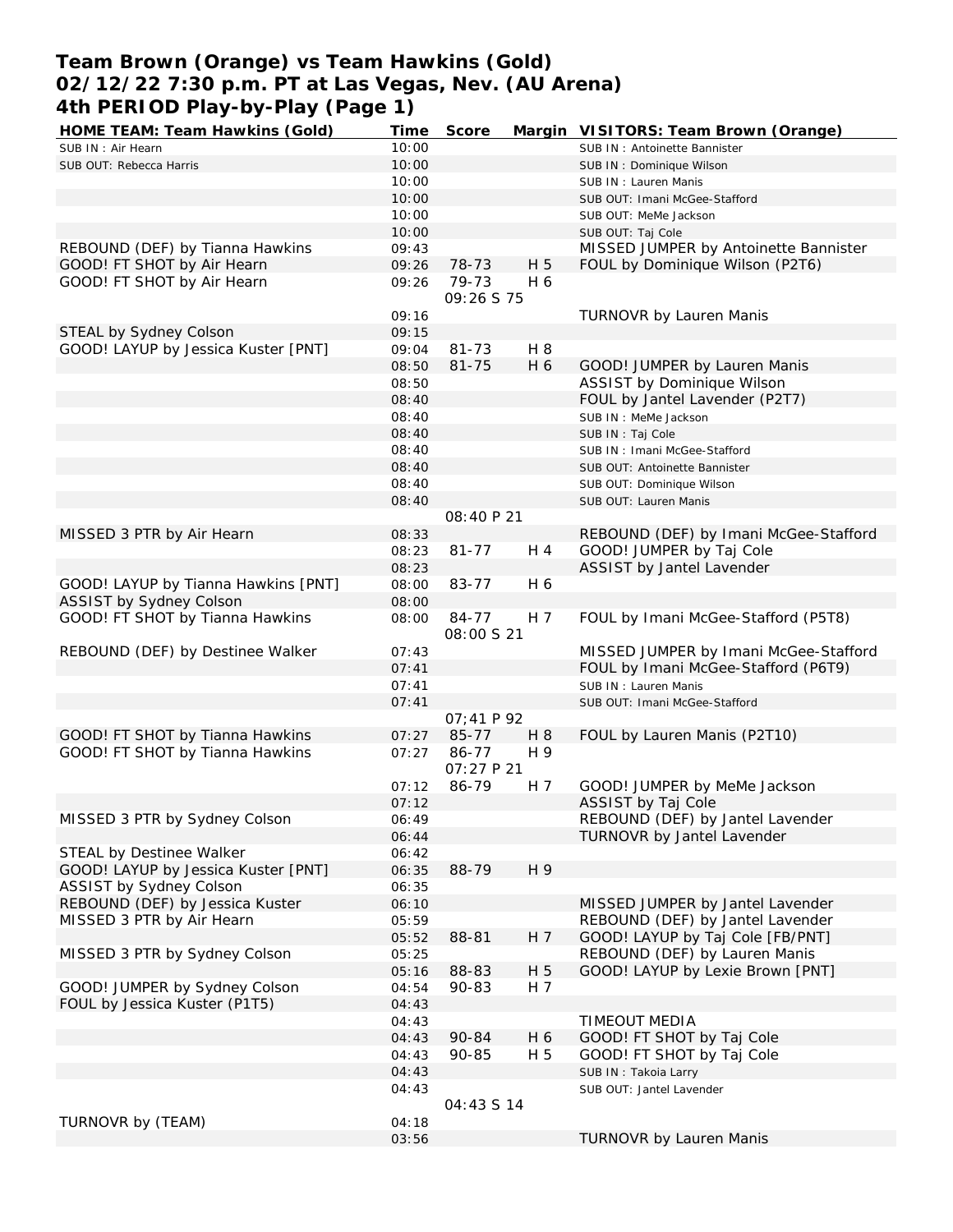# **Team Brown (Orange) vs Team Hawkins (Gold) 02/12/22 7:30 p.m. PT at Las Vegas, Nev. (AU Arena) 4th PERIOD Play-by-Play (Page 2)**

| HOME TEAM: Team Hawkins (Gold)   | Time  | Score      |      | Margin VISITORS: Team Brown (Orange) |
|----------------------------------|-------|------------|------|--------------------------------------|
| GOOD! FT SHOT by Destinee Walker | 03:35 | $91 - 85$  | H 6  | FOUL by MeMe Jackson (P4T11)         |
| GOOD! FT SHOT by Destinee Walker | 03:35 | 92-85      | H 7  |                                      |
|                                  | 03:35 |            |      | SUB IN: Jantel Lavender              |
|                                  | 03:35 |            |      | SUB OUT: Takoia Larry                |
|                                  |       | 03:35 \$92 |      |                                      |
|                                  | 03:25 |            |      | MISSED 3 PTR by Lexie Brown          |
|                                  | 03:25 |            |      | REBOUND (OFF) by Jantel Lavender     |
| REBOUND (DEF) by Destinee Walker | 03:20 |            |      | MISSED 3 PTR by Lauren Manis         |
| GOOD! FT SHOT by Sydney Colson   | 03:04 | 93-85      | H 8  | FOUL by Lauren Manis (P3T12)         |
| GOOD! FT SHOT by Sydney Colson   | 03:04 | 94-85      | H 9  |                                      |
|                                  |       | 03:04 P 51 |      |                                      |
| REBOUND (DEF) by Tianna Hawkins  | 02:47 |            |      | MISSED LAYUP by Jantel Lavender      |
| TURNOVR by Tianna Hawkins        | 02:45 |            |      |                                      |
|                                  | 02:38 |            |      | MISSED JUMPER by Lexie Brown         |
|                                  | 02:38 |            |      | REBOUND (OFF) by Jantel Lavender     |
| REBOUND (DEF) by Tianna Hawkins  | 02:34 |            |      | MISSED LAYUP by Jantel Lavender      |
| GOOD! 3 PTR by Air Hearn         | 02:14 | $97 - 85$  | H 12 |                                      |
| <b>ASSIST by Sydney Colson</b>   | 02:14 |            |      |                                      |
| REBOUND (DEF) by Air Hearn       | 01:58 |            |      | MISSED 3 PTR by Lauren Manis         |
| GOOD! FT SHOT by Destinee Walker | 01:35 | 98-85      | H 13 | FOUL by MeMe Jackson (P5T13)         |
| GOOD! FT SHOT by Destinee Walker | 01:35 | 99-85      | H 14 |                                      |
|                                  | 01:35 |            |      | SUB IN: Becca Wann-Taylor            |
|                                  | 01:35 |            |      | SUB OUT: Lexie Brown                 |
|                                  |       | 01:35 S 92 |      |                                      |
|                                  | 01:27 | 99-87      | H 12 | GOOD! JUMPER by Taj Cole             |
| GOOD! FT SHOT by Destinee Walker | 01:08 | 100-87     | H 13 | FOUL by Becca Wann-Taylor (P1T14)    |
| GOOD! FT SHOT by Destinee Walker | 01:08 | $101 - 87$ | H 14 |                                      |
|                                  |       | O1:08 P92  |      |                                      |
|                                  | 00:59 |            |      | TURNOVR by Taj Cole                  |
| GOOD! 3 PTR by Tianna Hawkins    | 00:41 | 104-87     | H 17 |                                      |
| ASSIST by Sydney Colson          | 00:41 |            |      |                                      |
|                                  | 00:36 | 104-90     | H 14 | GOOD! 3 PTR by MeMe Jackson          |
|                                  | 00:36 |            |      | <b>ASSIST by Lauren Manis</b>        |
| TIMEOUT 20sec                    | 00:32 |            |      |                                      |
| SUB IN: Rebecca Harris           | 00:32 |            |      |                                      |
| SUB OUT: Tianna Hawkins          | 00:32 |            |      |                                      |
| MISSED LAYUP by Rebecca Harris   | 00:11 |            |      |                                      |
| REBOUND (OFF) by Jessica Kuster  | 00:11 |            |      |                                      |
| MISSED LAYUP by Jessica Kuster   | 00:08 |            |      | REBOUND (DEF) by Lauren Manis        |
| STEAL by Air Hearn               | 00:00 |            |      | <b>TURNOVR by Lauren Manis</b>       |

Team Hawkins (Gold) 104, Team Brown (Orange) 90

|                                              | In | Off | 2nd | Fast             |      |                         |
|----------------------------------------------|----|-----|-----|------------------|------|-------------------------|
| 4th period-only Paint T/O Chance Break Bench |    |     |     |                  |      |                         |
| Team Brown (Orange) 4 0 0 2 2                |    |     |     |                  |      | Score tied - 0 times.   |
| Team Hawkins (Gold) 6                        |    |     | 9 0 | $\left( \right)$ | . ხ. | Lead changed - 0 times. |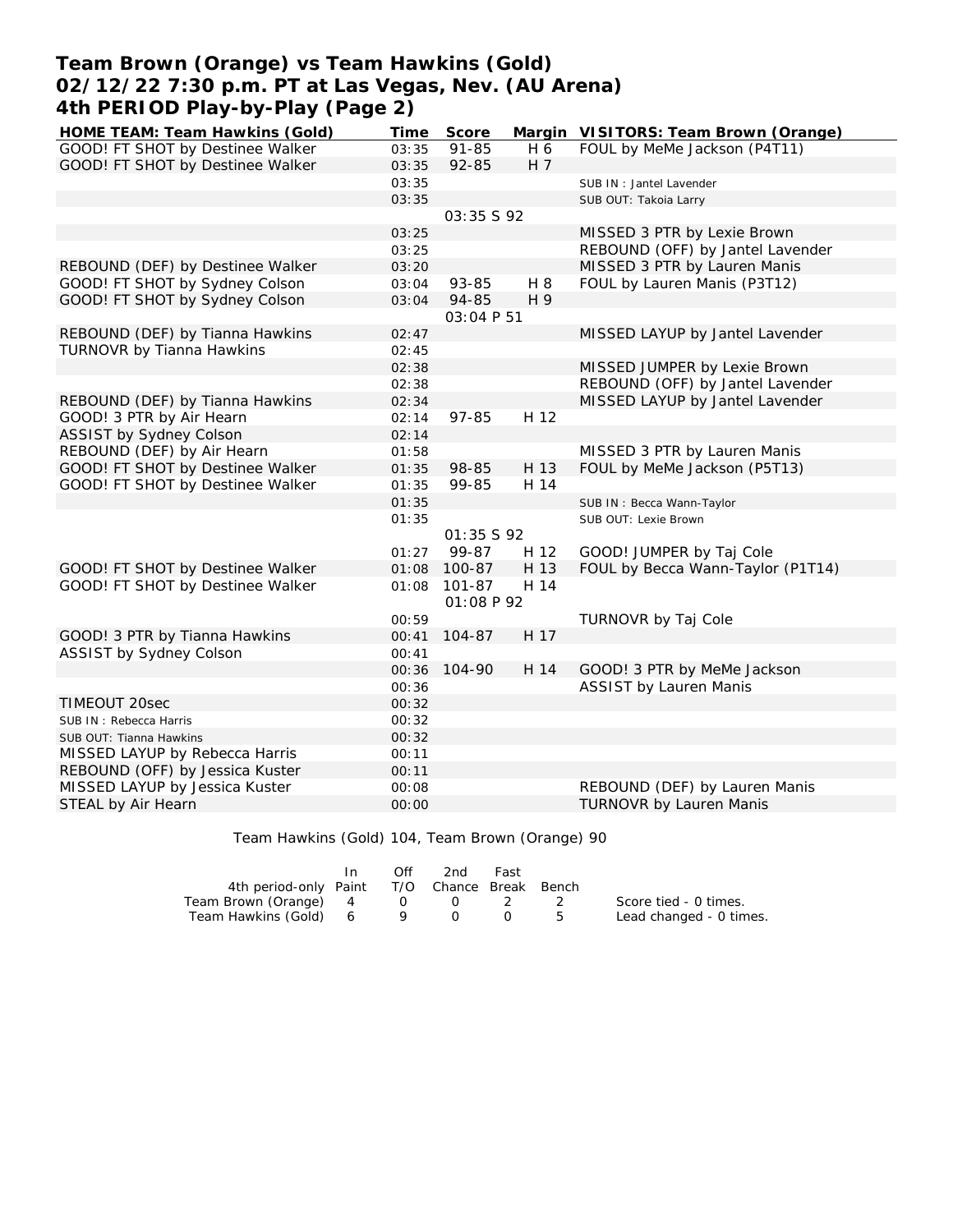#### **Official Basketball Box Score -- 1st Period-Only Team Brown (Orange) vs Team Hawkins (Gold) 02/12/22 7:30 p.m. PT at Las Vegas, Nev. (AU Arena)**

**Team Brown (Orange) 26**

|                |                                                        |         | Total     | $3-Ptr$               |         | Rebounds       |                |                |          |                |                |          |          |      |                      |
|----------------|--------------------------------------------------------|---------|-----------|-----------------------|---------|----------------|----------------|----------------|----------|----------------|----------------|----------|----------|------|----------------------|
| ##             | Player                                                 |         |           | FG-FGA FG-FGA  FT-FTA |         | Off Def Tot    |                |                | PF       | ΤP             | A              | TO       | Blk      | Stll | Min                  |
| 04             | Lexie Brown                                            | $\star$ | $0 - 0$   | $0 - 0$               | $0 - 0$ | Ο              |                |                | Ω        | 0              | 3              | ( )      | O        |      |                      |
| O <sub>7</sub> | Jantel Lavender                                        | $\star$ | $4 - 5$   | $0 - 0$               | $1 - 1$ | O              | $\overline{2}$ | $\overline{2}$ | $\Omega$ | 9              | $\mathcal{P}$  | 0        | $\Omega$ |      | 10                   |
| 14             | Taj Cole                                               | $\star$ | $1 - 3$   | $0 - 0$               | $0 - 0$ | 0              | Ω              |                | Ω        | 2              | 0              | $\Omega$ | $\Omega$ |      |                      |
| 34             | Imani McGee-Stafford                                   | $\star$ | $1 - 3$   | $0 - 0$               | $0 - 0$ | 0              | O              | Ο              |          | $\overline{2}$ | $\overline{2}$ | 0        | $\Omega$ |      |                      |
| 90             | MeMe Jackson                                           | $\star$ | $2 - 4$   | $2 - 3$               | $0 - 0$ | $\Omega$       |                | 1              | Ω        | 6              | ი              |          |          |      | 10                   |
| 25             | Lauren Manis                                           |         | $3 - 4$   | $O-O$                 | 1-1     |                |                | 2 <sub>1</sub> | Ω        | 7              | 0              | $\Omega$ | $\Omega$ |      | 2                    |
| 33             | Antoinette Bannister                                   |         | $0 - 0$   | $0 - 0$               | $0 - 0$ | O              | Ω              | ი              | Ω        | 0              |                | O        | $\Omega$ |      | 2                    |
| 38             | Dominique Wilson                                       |         | $0 - 0$   | $0 - 0$               | $O-O$   | O              |                | 1.             | 0        | 0              | O              |          | $\Omega$ |      | 2                    |
|                | Team                                                   |         |           |                       |         |                |                | $\overline{2}$ |          |                |                |          |          |      |                      |
|                | Totals                                                 |         | $11 - 19$ | $2 - 3$               | $2 - 2$ | $\overline{2}$ |                | 9              |          | 26             | 8              | 2        |          |      |                      |
|                | FG $\%$ : 11-19<br>57.9%<br>3FG %:<br>66.7%<br>$2 - 3$ |         |           |                       |         |                |                |                |          |                |                |          |          |      | Deadball<br>Rebounds |

3FG %: 2-3 66.7% FT %: 2-2 100.0

#### **Team Hawkins (Gold) 19**

|    |                                                                                          |         | Total    | $3-Ptr$       |         | Rebounds       |                |                |           |                |                  |                  |          |                  |                      |
|----|------------------------------------------------------------------------------------------|---------|----------|---------------|---------|----------------|----------------|----------------|-----------|----------------|------------------|------------------|----------|------------------|----------------------|
| ## | Player                                                                                   |         |          | FG-FGA FG-FGA | FT-FTA  | Off Def Tot    |                |                | <b>PF</b> | TP             | A                | TO               | Blk Stl  |                  | Min                  |
| 15 | Rebecca Harris                                                                           | $\star$ | $O - 1$  | O-1           | $0 - 0$ |                | Ο              |                |           |                | $\left( \right)$ | $\left( \right)$ | O        | $\left( \right)$ |                      |
| 21 | Tianna Hawkins                                                                           | $\star$ | $0 - 3$  | $0 - 0$       | $0 - 0$ | 1              | $\overline{4}$ | 5              | $\Omega$  | $\Omega$       | $\Omega$         |                  | $\Omega$ | $\Omega$         | 8                    |
| 30 | Jessica Kuster                                                                           | $\star$ | $3 - 6$  | $2 - 2$       | $1 - 2$ | $\overline{O}$ |                | ◀              | Ο         | 9              | 0                | O                | O        |                  | 10                   |
| 51 | Sydney Colson                                                                            | $\star$ | $1 - 3$  | $O - 1$       | $0 - 0$ | 1              |                | 2              | O         | $\overline{2}$ |                  | $\Omega$         | $\Omega$ | O                | 10                   |
| 92 | Destinee Walker                                                                          | $\star$ | $1 - 3$  | $0 - 1$       | $0 - 0$ | 2              | $\circ$        | 2              |           | っ              |                  | $\Omega$         | $\Omega$ | $\Omega$         | 10                   |
| 32 | Akela Maize                                                                              |         | $1 - 1$  | $0 - 0$       | $0 - 0$ | $\overline{O}$ | $\Omega$       | $\overline{O}$ | 2         | $\overline{2}$ | $\Omega$         | $\Omega$         | $\Omega$ | 0                |                      |
| 75 | Air Hearn                                                                                |         | $2 - 3$  | $O-O$         | $O-O$   | $\Omega$       | $\Omega$       | 0              | ∩         | 4              | $\mathcal{P}$    | ∩                | $\Omega$ |                  | 5                    |
|    | Team                                                                                     |         |          |               |         | O              | $\Omega$       | $\overline{O}$ |           |                |                  |                  |          |                  |                      |
|    | Totals                                                                                   |         | $8 - 20$ | $2 - 5$       | $1 - 2$ | 5              | 6              |                | 4         | 19             | 4                |                  | O        | 2 <sub>1</sub>   |                      |
|    | FG $%$ :<br>$8 - 20$<br>40.0%<br>3FG %:<br>$2 - 5$<br>40.0%<br>FT %:<br>$1 - 2$<br>50.0% |         |          |               |         |                |                |                |           |                |                  |                  |          |                  | Deadball<br>Rebounds |

Officials: Chris Gormley, Ryan Johnson, Ivy Lin Technical fouls: Team Brown (Orange)-None. Team Hawkins (Gold)-None. Attendance:

| Score by periods    | 1st | 2nd $3rd$ $4th$ | Total |
|---------------------|-----|-----------------|-------|
| Team Brown (Orange) |     |                 |       |
| Team Hawkins (Gold) |     |                 |       |

|        | In.   | ∩ff | 2nd                    | Fast             |  |
|--------|-------|-----|------------------------|------------------|--|
| Points | Paint |     | T/O Chance Break Bench |                  |  |
| 95     | 14    |     | - 2                    | $\left( \right)$ |  |
| 94     | R     | Ҕ   | 10                     | -2               |  |

0

Last FG - 95 1st-00:31, 94 1st-00:18.

Largest lead - 95 by 9 1st-00:31, 94 by 1 1st-09:19. 95 led for 38:30. 94 led for 01:13. Game was tied for -9:-43.

| Score tied - 0 times.   |
|-------------------------|
| Lead changed - 6 times. |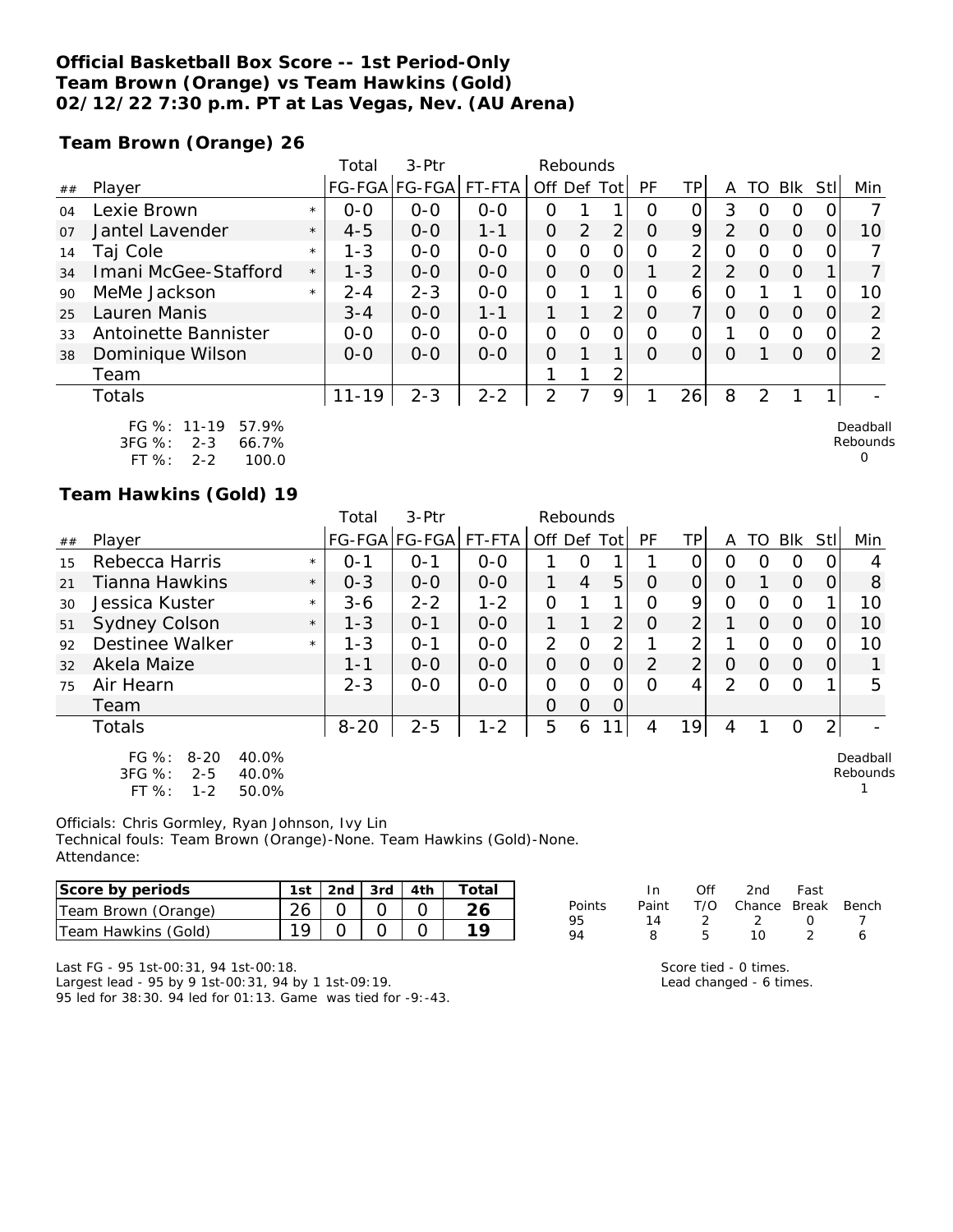## **Official Basketball Box Score -- 2nd Period-Only Team Brown (Orange) vs Team Hawkins (Gold) 02/12/22 7:30 p.m. PT at Las Vegas, Nev. (AU Arena)**

**Team Brown (Orange) 21**

|    |                                                                                             |         | Total    | $3-$ Ptr      |         | Rebounds       |                |                |                |                |                |          |          |          |                           |
|----|---------------------------------------------------------------------------------------------|---------|----------|---------------|---------|----------------|----------------|----------------|----------------|----------------|----------------|----------|----------|----------|---------------------------|
| ## | Player                                                                                      |         |          | FG-FGA FG-FGA | FT-FTA  | Off Def Tot    |                |                | PF             | ΤP             | A              | TO       | Blk      | Stll     | Min                       |
| 04 | Lexie Brown                                                                                 | $\star$ | $O - 1$  | $0 - 0$       | $0 - 0$ | 0              | 2              | $\overline{2}$ | Ω              | 0              | $\overline{2}$ | O        | 0        |          | 10                        |
| 07 | Jantel Lavender                                                                             | $\star$ | $4 - 5$  | $0 - 0$       | $0-0$   | 1              | $\overline{O}$ |                |                | 8              |                | $\Omega$ | 1        | $\Omega$ | 6                         |
| 14 | Taj Cole                                                                                    | $\star$ | $2 - 4$  | $1 - 2$       | $0-0$   | 0              | $\Omega$       | Ω              | Ω              | 5              |                |          | $\Omega$ |          | 6                         |
| 34 | Imani McGee-Stafford                                                                        | $\star$ | $1 - 2$  | $0-0$         | $O - O$ | $\mathbf 1$    | 1              | $\overline{2}$ | $\overline{2}$ | $\overline{2}$ | $\Omega$       | $\Omega$ | $\Omega$ | 0        | 3                         |
| 90 | MeMe Jackson                                                                                | $\star$ | $1 - 2$  | $O - 1$       | $0-0$   | 0              | $\Omega$       | $\Omega$       | 2              | 2              | 0              | $\Omega$ | $\Omega$ |          | 4                         |
| 25 | Lauren Manis                                                                                |         | $1 - 3$  | $O - 1$       | $O - O$ | 0              | $\Omega$       | $\Omega$       | $\Omega$       | $\overline{2}$ |                |          | $\Omega$ | 0        |                           |
| 33 | Antoinette Bannister                                                                        |         | $0 - 2$  | $0 - 0$       | $0 - 0$ | 0              | $\Omega$       | ი              | Ω              | $\Omega$       | $\Omega$       | $\Omega$ | $\Omega$ |          | 5                         |
| 38 | Dominique Wilson                                                                            |         | $0-0$    | $0-0$         | $2 - 2$ | 0              |                | 1              |                | $\overline{2}$ | 0              |          | $\Omega$ | 0        | 3                         |
| 52 | <b>Brittany Carter</b>                                                                      |         | $0 - 0$  | $0-0$         | $0 - 0$ | 0              | $\Omega$       |                | Ω              | Ω              |                | O        | 0        |          | 2                         |
|    | Team                                                                                        |         |          |               |         | 0              | 2              | 2              |                |                |                |          |          |          |                           |
|    | Totals                                                                                      |         | $9 - 19$ | $1 - 4$       | $2 - 2$ | $\overline{2}$ | 6              | 8 <sup>1</sup> | 6              | 21             | 6              | 3        |          | 3        |                           |
|    | $FG \%$ :<br>$9 - 19$<br>47.4%<br>3FG %:<br>25.0%<br>$1 - 4$<br>$FT$ %:<br>100.0<br>$2 - 2$ |         |          |               |         |                |                |                |                |                |                |          |          |          | Deadball<br>Rebounds<br>0 |

#### **Team Hawkins (Gold) 28**

|    |                                                                                         |         | Total    | 3-Ptr         |         | Rebounds    |          |                 |               |          |   |               |          |      |                      |
|----|-----------------------------------------------------------------------------------------|---------|----------|---------------|---------|-------------|----------|-----------------|---------------|----------|---|---------------|----------|------|----------------------|
| ## | Player                                                                                  |         |          | FG-FGA FG-FGA | FT-FTA  | Off Def Tot |          |                 | PF            | ΤP       | A | TO            | Blk      | Stll | Min                  |
| 15 | Rebecca Harris                                                                          | $\star$ | $5 - 7$  | 1-1           | $0 - 0$ | O           | O        | 0               | 0             |          | O | 0             | O        |      | 8                    |
| 21 | Tianna Hawkins                                                                          | $\star$ | $1 - 3$  | $1 - 2$       | $5 - 6$ | 0           | 5        | 5               | O             | 8        | 3 |               |          |      | 10                   |
| 30 | Jessica Kuster                                                                          | $\star$ | $O - 1$  | $O-O$         | $0 - 0$ |             |          | $\overline{2}$  | Ω             | 0        | O | 0             | Ω        |      | 10                   |
| 51 | <b>Sydney Colson</b>                                                                    | $\star$ | $0 - 1$  | $0 - 0$       | $0 - 0$ | 0           | O        | $\Omega$        | O             | 0        |   | O             | $\Omega$ | 0    | 4                    |
| 92 | Destinee Walker                                                                         | $\star$ | $3 - 3$  | $3 - 3$       | $0 - 0$ | 0           | $\Omega$ | 0               | Ω             | 9        | 2 |               | O        |      | 10                   |
| 75 | Air Hearn                                                                               |         | $0 - 2$  | $0 - 2$       | $0 - 0$ | $\Omega$    | 2        | $\overline{2}$  | $\mathcal{P}$ | $\Omega$ | 2 | $\mathcal{D}$ | $\Omega$ | O    | 6                    |
|    | Team                                                                                    |         |          |               |         |             | O        |                 |               |          |   |               |          |      |                      |
|    | Totals                                                                                  |         | $9 - 17$ | $5 - 8$       | $5 - 6$ | 2           | 8        | 10 <sup>1</sup> | 2             | 28       | 8 |               |          | 3    |                      |
|    | $FG \%$ :<br>52.9%<br>$9 - 17$<br>3FG %:<br>62.5%<br>$5 - 8$<br>FT %:<br>83.3%<br>$5-6$ |         |          |               |         |             |          |                 |               |          |   |               |          |      | Deadball<br>Rebounds |

Officials: Chris Gormley, Ryan Johnson, Ivy Lin Technical fouls: Team Brown (Orange)-None. Team Hawkins (Gold)-None. Attendance:

| Score by periods    | 1st | 2nd $\sqrt{3}$ rd $\sqrt{4}$ th | Total |
|---------------------|-----|---------------------------------|-------|
| Team Brown (Orange) |     |                                 |       |
| Team Hawkins (Gold) |     |                                 |       |

|        | In.          | ∩ff | 2nd                    | Fast   |   |
|--------|--------------|-----|------------------------|--------|---|
| Points | Paint        |     | T/O Chance Break Bench |        |   |
| 95     | 14           | 6   | 4                      | 6      | Δ |
| QΔ     | $\mathbf{I}$ |     | 6                      | $\cap$ | O |
|        |              |     |                        |        |   |

Last FG - 95 2nd-00:52, 94 2nd-00:45.

Largest lead - 95 by 9 1st-00:31, 94 by 3 2nd-04:29. 95 led for -2:-38. 94 led for 00:52. Game was tied for 21:46.

| Score tied - 4 times.   |
|-------------------------|
| Lead changed - 2 times. |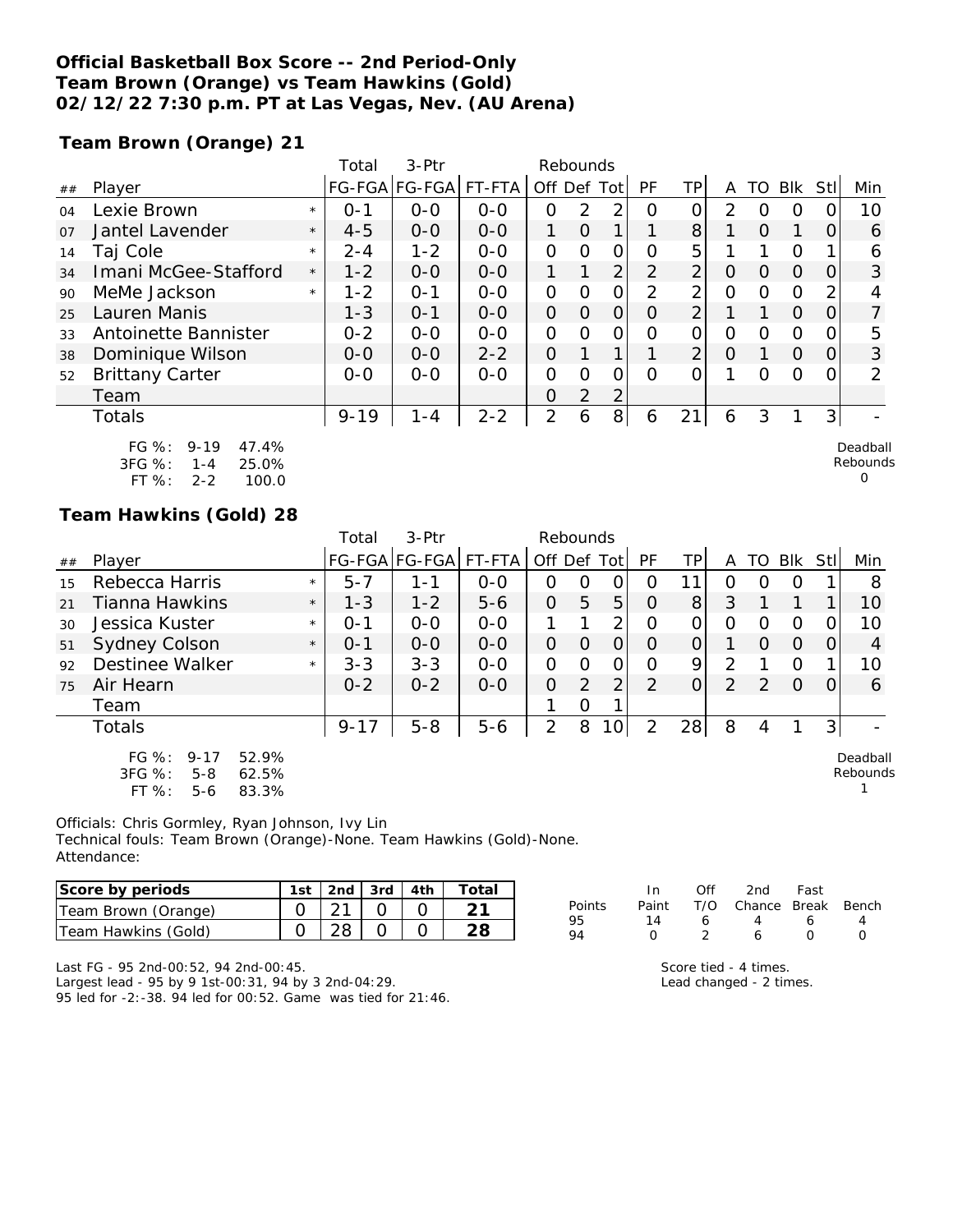#### **Official Basketball Box Score -- 3rd Period-Only Team Brown (Orange) vs Team Hawkins (Gold) 02/12/22 7:30 p.m. PT at Las Vegas, Nev. (AU Arena)**

**Team Brown (Orange) 26**

|    |                      |         | Total     | $3-$ Ptr      |         | Rebounds       |          |                |          |          |                |               |            |          |                |
|----|----------------------|---------|-----------|---------------|---------|----------------|----------|----------------|----------|----------|----------------|---------------|------------|----------|----------------|
| ## | Player               |         |           | FG-FGA FG-FGA | FT-FTA  | Off Def Tot    |          |                | PF       | TP       | Α              | TO            | <b>BIK</b> | Stll     | Min            |
| 04 | Lexie Brown          | $\star$ | $2 - 2$   | 1 - 1         | $0 - 0$ | O              |          |                | O        | 5        | 3              |               | O          |          | 6              |
| 07 | Jantel Lavender      | $\star$ | $1 - 1$   | $0 - 0$       | $0 - 0$ | $\Omega$       |          |                | $\Omega$ | 2        | $\overline{O}$ | 0             | $\Omega$   | O        | 10             |
| 14 | Taj Cole             | $\star$ | $3 - 5$   | $0 - 1$       | 1-1     |                |          | 2              |          |          |                | $\mathcal{P}$ | $\Omega$   | $\Omega$ | 8              |
| 34 | Imani McGee-Stafford | $\star$ | $3 - 4$   | $0 - 0$       | $1 - 2$ | $\Omega$       |          |                |          | 7        | 0              | O             |            | $\Omega$ | 5              |
| 90 | MeMe Jackson         | $\star$ | $O - 1$   | $O - 1$       | $0 - 0$ | 0              | $\circ$  | 0              |          |          |                | $\Omega$      | $\Omega$   | O        | 6              |
| 25 | Lauren Manis         |         | $2 - 2$   | $0 - 0$       | $1 - 1$ | $\overline{O}$ | $\Omega$ | $\Omega$       |          | 5        | $\Omega$       | $\Omega$      | $\Omega$   | $\Omega$ | $\overline{4}$ |
| 33 | Antoinette Bannister |         | $0 - 0$   | $0 - 0$       | $0 - 0$ | 0              | $\Omega$ | $\overline{O}$ |          | O        |                |               | $\Omega$   | $\Omega$ | 3              |
| 38 | Dominique Wilson     |         | $0 - 1$   | $O - 1$       | $0 - 0$ | $\Omega$       | $\Omega$ | $\Omega$       | $\Omega$ | $\Omega$ | 0              | $\Omega$      | $\Omega$   | $\Omega$ | $\overline{4}$ |
|    | Team                 |         |           |               |         | $\Omega$       | $\Omega$ | $\Omega$       |          |          |                |               |            |          |                |
|    | Totals               |         | $11 - 16$ | $1 - 4$       | $3 - 4$ |                | 4        | 5              | 5        | 26       | 6              |               |            |          |                |
|    | FG %: 11-16 68.8%    |         |           |               |         |                |          |                |          |          |                |               |            |          | Deadball       |

3FG %: 1-4 25.0% FT %: 3-4 75.0%

#### **Team Hawkins (Gold) 30**

|    |                                                                             |         | Total     | $3-$ Ptr      |         | Rebounds       |                |            |                  |     |   |                  |            |                |                           |
|----|-----------------------------------------------------------------------------|---------|-----------|---------------|---------|----------------|----------------|------------|------------------|-----|---|------------------|------------|----------------|---------------------------|
| ## | Player                                                                      |         |           | FG-FGA FG-FGA | FT-FTA  | Off Def Tot    |                |            | <b>PF</b>        | TP. | A | TO               | <b>Blk</b> | Stll           | Min                       |
| 15 | Rebecca Harris                                                              | $\star$ | $0 - 2$   | $O - 1$       | $0 - 0$ | O              |                |            | $\left( \right)$ |     |   | ( )              | 0          |                | 6                         |
| 21 | Tianna Hawkins                                                              | $\star$ | $6 - 8$   | $2 - 3$       | $2 - 2$ |                | $\Omega$       | 1          | 3                | 16  | 0 | $\Omega$         | $\Omega$   |                | 10                        |
| 30 | Jessica Kuster                                                              | $\star$ | 1-1       | 1 - 1         | $0 - 0$ | $\overline{O}$ |                | 1          | 0                | 3   | Ο |                  | O          |                | 10                        |
| 51 | <b>Sydney Colson</b>                                                        | $\star$ | $3 - 3$   | $1 - 1$       | $0 - 0$ | $\Omega$       | $\Omega$       | 0          |                  | 7   | 3 |                  | O          |                | 10                        |
| 92 | Destinee Walker                                                             | $\star$ | $1 - 3$   | $0 - 0$       | $2 - 2$ | O              | $\overline{2}$ | 2          | Ω                | 4   | 2 |                  | O          |                | 10                        |
| 75 | Air Hearn                                                                   |         | $0 - 0$   | $0 - 0$       | $0 - 0$ | $\overline{O}$ | $\Omega$       | 0          | O                | 0   | Ω | $\left( \right)$ | $\Omega$   |                | 3                         |
|    | Team                                                                        |         |           |               |         |                | 0              | 1          |                  |     |   |                  |            |                |                           |
|    | Totals                                                                      |         | $11 - 17$ | $4 - 6$       | $4 - 4$ | 2              | 4              | $\epsilon$ | 4                | 30  | 6 | 4                | O          | 3 <sup>1</sup> |                           |
|    | FG %: 11-17<br>64.7%<br>3FG %:<br>66.7%<br>$4-6$<br>FT%<br>100.0<br>$4 - 4$ |         |           |               |         |                |                |            |                  |     |   |                  |            |                | Deadball<br>Rebounds<br>O |

Officials: Chris Gormley, Ryan Johnson, Ivy Lin Technical fouls: Team Brown (Orange)-None. Team Hawkins (Gold)-None. Attendance:

| Score by periods    | ∣st | 2nd | 3rd | 4th | Total |        |       |     | 2nd    | Fast  |       |
|---------------------|-----|-----|-----|-----|-------|--------|-------|-----|--------|-------|-------|
| Team Brown (Orange) |     |     |     |     |       | Points | Paint | T/O | Chance | Break | Bench |
| Team Hawkins (Gold) |     |     | JU  |     | 30    |        |       |     |        |       |       |

Last FG - 95 3rd-00:03, 94 3rd-00:10.

Largest lead - 95 by 9 1st-00:31, 94 by 7 3rd-00:53.

95 led for 06:17. 94 led for 12:55. Game was tied for -9:-12.

| ганн | 17 U | CHRING DIGAN DEI |   |
|------|------|------------------|---|
| 12   |      |                  | Ë |
| 10   |      | h                |   |
|      |      |                  |   |

Score tied - 3 times. Lead changed - 5 times. Rebounds 1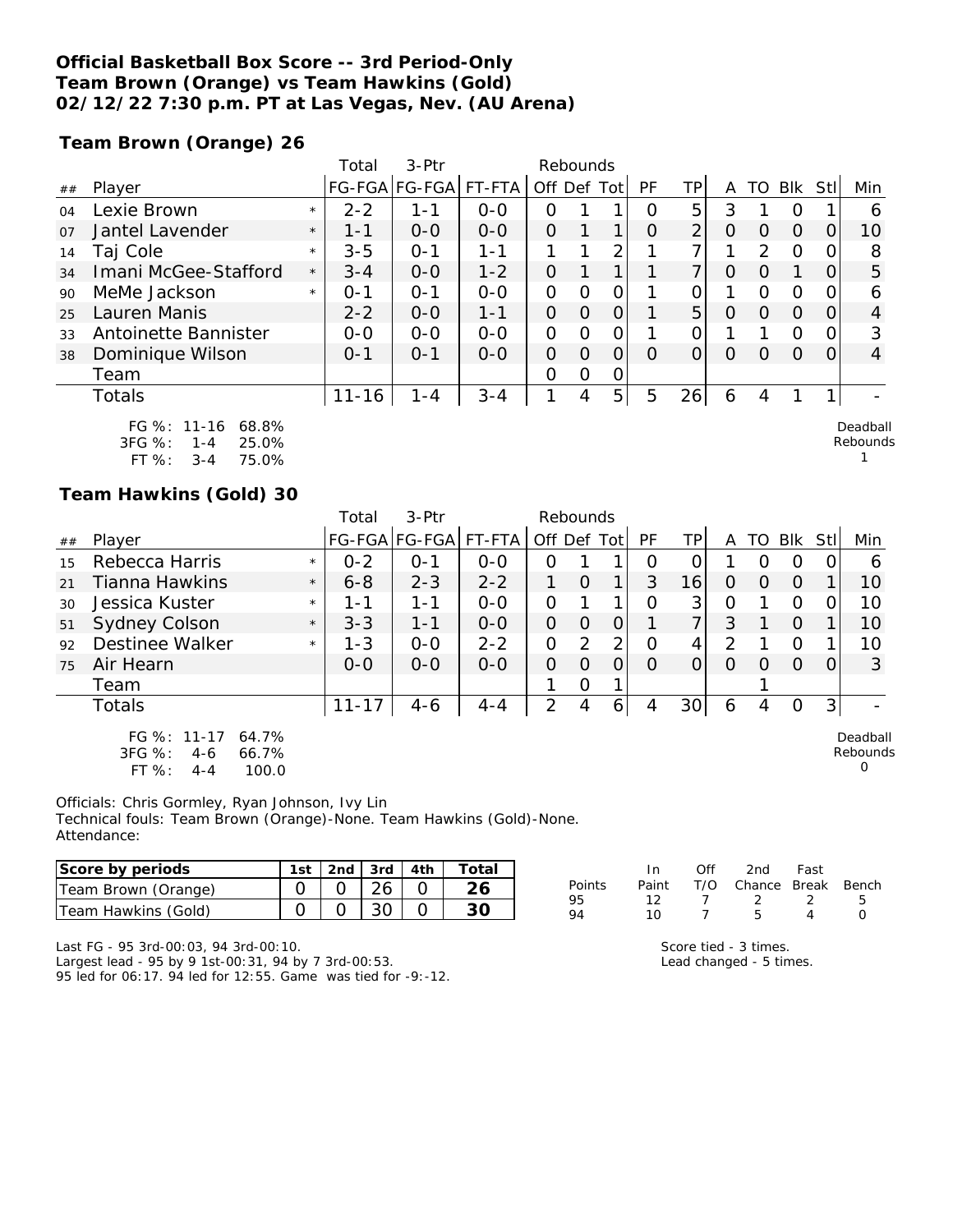#### **Official Basketball Box Score -- 4th Period-Only Team Brown (Orange) vs Team Hawkins (Gold) 02/12/22 7:30 p.m. PT at Las Vegas, Nev. (AU Arena)**

**Team Brown (Orange) 17**

|    |                                                                                         |         | Total    | 3-Ptr         |         | Rebounds       |                |                |                |                |                |          |               |                  |                                  |
|----|-----------------------------------------------------------------------------------------|---------|----------|---------------|---------|----------------|----------------|----------------|----------------|----------------|----------------|----------|---------------|------------------|----------------------------------|
| ## | Player                                                                                  |         |          | FG-FGA FG-FGA | FT-FTA  | Off Def Tot    |                |                | PF             | ΤP             | A              | TO       | Blk           | <b>Stll</b>      | Min                              |
| 04 | Lexie Brown                                                                             | $\star$ | $1 - 3$  | $0 - 1$       | $0 - 0$ | 0              | 0              | Ω              | Ο              | $\overline{2}$ | 0              | 0        | 0             |                  | 8                                |
| 07 | Jantel Lavender                                                                         | $\star$ | $0 - 3$  | $0 - 0$       | $0-0$   | $\overline{2}$ | 2              | 4              |                | $\overline{O}$ |                |          | $\Omega$      | 0                | 8                                |
| 14 | Taj Cole                                                                                | $\star$ | $3 - 3$  | $0 - 0$       | $2 - 2$ | 0              | Ω              | Ο              | Ω              | 8              |                |          | $\Omega$      |                  | 8                                |
| 34 | Imani McGee-Stafford                                                                    | $\star$ | $0 - 1$  | $0 - 0$       | $O - O$ | $\overline{O}$ | 1              | $\mathbf 1$    | $\overline{2}$ | $\overline{O}$ | 0              | $\Omega$ | $\Omega$      | O                | $O+$                             |
| 90 | MeMe Jackson                                                                            | $\star$ | $2 - 2$  | $1 - 1$       | $0-0$   | 0              | $\Omega$       | 0              | 2              | 5              | 0              | 0        | $\Omega$      | $\left($         | 8                                |
| 17 | Becca Wann-Taylor                                                                       |         | $0 - 0$  | $0-0$         | $O - O$ | $\overline{O}$ | $\overline{O}$ | 0              |                | $\overline{O}$ | $\Omega$       | $\Omega$ | $\Omega$      | 0                |                                  |
| 22 | Takoia Larry                                                                            |         | $O-O$    | $O-O$         | $0-0$   | 0              | O              | $\overline{O}$ | O              | $\overline{O}$ | $\Omega$       | $\Omega$ | $\mathcal{O}$ | 0                |                                  |
| 25 | Lauren Manis                                                                            |         | $1 - 3$  | $0 - 2$       | $O-O$   | $\overline{O}$ | 2              | 2 <sub>1</sub> | $\overline{2}$ | $\overline{2}$ | 1              | 3        | $\Omega$      | O                | 9                                |
| 33 | Antoinette Bannister                                                                    |         | $0 - 1$  | $0-0$         | $0-0$   | 0              | O              | 0              | $\Omega$       | 0              | $\overline{O}$ | 0        | $\Omega$      | $\left( \right)$ |                                  |
| 38 | Dominique Wilson                                                                        |         | $O-O$    | $0 - 0$       | $O - O$ | 0              | $\Omega$       | O              |                | $\Omega$       | 1              | $\Omega$ | $\Omega$      | 0                |                                  |
|    | Team                                                                                    |         |          |               |         | 0              | Ο              | Ο              |                |                |                |          |               |                  |                                  |
|    | <b>Totals</b>                                                                           |         | $7 - 16$ | $1 - 4$       | $2 - 2$ | 2              | 5              | $\overline{7}$ | 9              | 17             | 4              | 5        | $\Omega$      | O                |                                  |
|    | 43.8%<br>$FG \%$ :<br>7-16<br>$3FG \%$<br>25.0%<br>$1 - 4$<br>FT %:<br>$2 - 2$<br>100.0 |         |          |               |         |                |                |                |                |                |                |          |               |                  | Deadball<br>Rebounds<br>$\Omega$ |

## **Team Hawkins (Gold) 27**

|    |                                                                                      |         | Total    | 3-Ptr         |           | Rebounds       |          |                |          |                |         |    |          |     |                           |
|----|--------------------------------------------------------------------------------------|---------|----------|---------------|-----------|----------------|----------|----------------|----------|----------------|---------|----|----------|-----|---------------------------|
| ## | Player                                                                               |         |          | FG-FGA FG-FGA | FT-FTA    | Off Def Tot    |          |                | PF       | TP.            | A       | TO | Blk      | Stl | Min                       |
| 15 | Rebecca Harris                                                                       | $\star$ | $O - 1$  | $0 - 0$       | $0 - 0$   | O              | 0        | 0              | Ο        |                | 0       | O  | O        |     | $O +$                     |
| 21 | Tianna Hawkins                                                                       | $\star$ | $2 - 2$  | $1 - 1$       | $3 - 3$   | $\overline{O}$ | 3        | 3              | O        | 8 <sup>1</sup> | $\circ$ |    | $\Omega$ | Ο   | 9                         |
| 30 | Jessica Kuster                                                                       | $\star$ | $2 - 3$  | $0 - 0$       | $0 - 0$   |                |          | 2              |          | 4              | 0       | Ω  | 0        | O   | 10                        |
| 51 | <b>Sydney Colson</b>                                                                 | $\star$ | $1 - 3$  | $0 - 2$       | $2 - 2$   | 0              | $\Omega$ | 0              | $\Omega$ | 4              | 4       | Ω  | $\Omega$ |     | 10                        |
| 92 | Destinee Walker                                                                      | $\star$ | $0 - 0$  | $0 - 0$       | $6 - 6$   | $\overline{O}$ | 2        | $\overline{2}$ | $\Omega$ | 6              | Ο       | Ω  | $\Omega$ |     | 10                        |
| 75 | Air Hearn                                                                            |         | $1 - 3$  | $1 - 3$       | $2 - 2$   | 0              |          | 1              | $\Omega$ | 5              | O       | Ω  | $\Omega$ |     | 10                        |
|    | Team                                                                                 |         |          |               |           | O              | 0        | 0              |          |                |         |    |          |     |                           |
|    | Totals                                                                               |         | $6 - 12$ | $2 - 6$       | $13 - 13$ |                |          | 8              |          | 27             | 4       | 2  | $\Omega$ | 3   |                           |
|    | $FG \%$ :<br>$6 - 12$<br>50.0%<br>3FG %:<br>33.3%<br>$2 - 6$<br>FT %: 13-13<br>100.0 |         |          |               |           |                |          |                |          |                |         |    |          |     | Deadball<br>Rebounds<br>0 |

Officials: Chris Gormley, Ryan Johnson, Ivy Lin Technical fouls: Team Brown (Orange)-None. Team Hawkins (Gold)-None. Attendance:

| Score by periods    | 1st $\lfloor 2nd \rfloor$ 3rd $\lfloor 4th \rfloor$ |  | Total |
|---------------------|-----------------------------------------------------|--|-------|
| Team Brown (Orange) |                                                     |  |       |
| Team Hawkins (Gold) |                                                     |  |       |

|        | In. | Off              | 2nd                          | Fast             |    |
|--------|-----|------------------|------------------------------|------------------|----|
| Points |     |                  | Paint T/O Chance Break Bench |                  |    |
| 95     |     | $\left( \right)$ | $\sqrt{2}$                   | - 2              | 2  |
| 94     | Ь   | Q                | $\left( \right)$             | $\left( \right)$ | Б. |
|        |     |                  |                              |                  |    |

Last FG - 95 4th-00:36, 94 4th-00:41. Largest lead - 95 by 9 1st-00:31, 94 by 17 4th-00:41.

95 led for 00:00. 94 led for 00:00. Game was tied for 00:00.

Score tied - 0 times. Lead changed - 0 times.